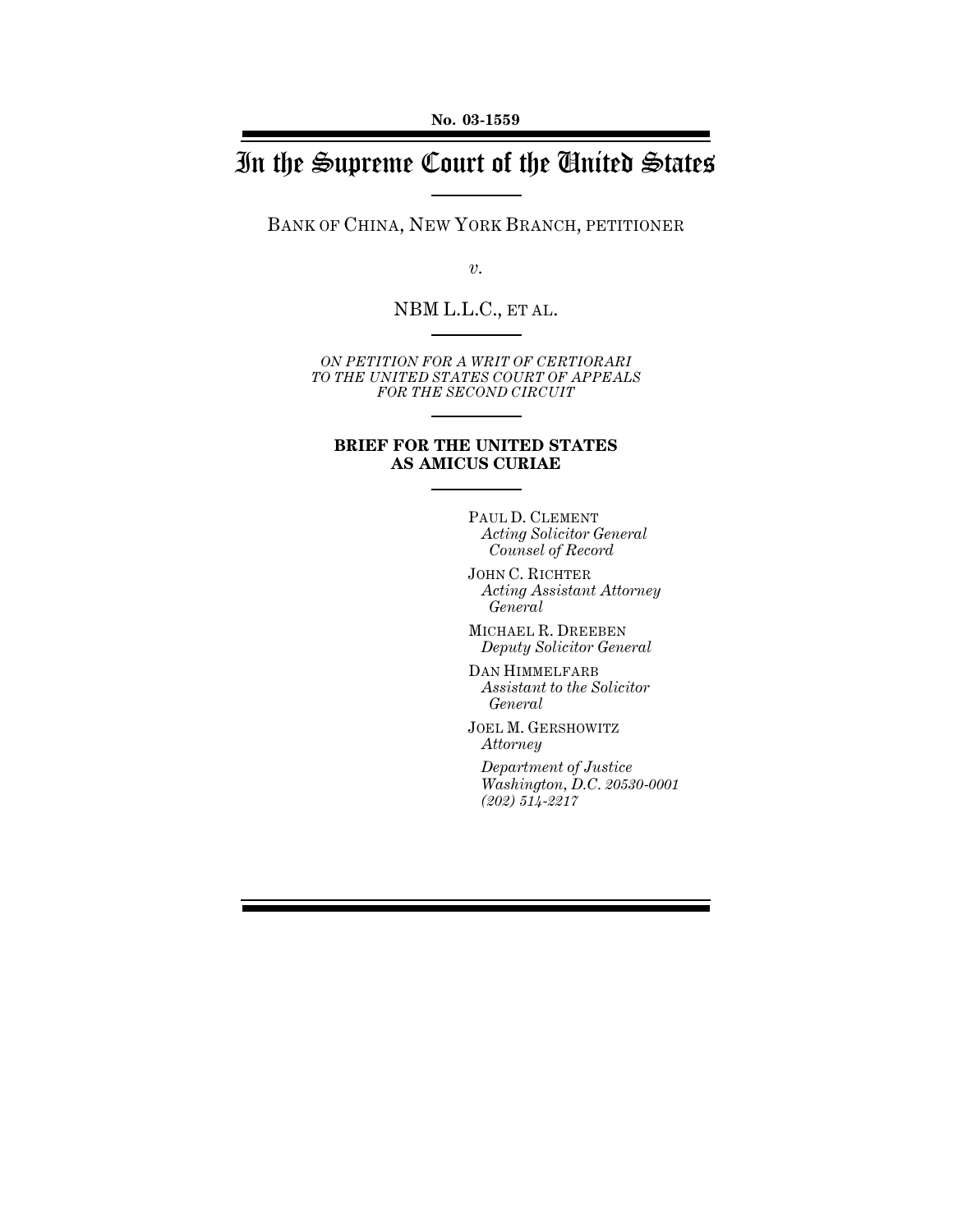#### **QUESTIONS PRESENTED**

1. Whether civil RICO plaintiffs alleging mail or wire fraud as predicate acts must establish "reasonable reliance" under 18 U.S.C. 1964(c).

2. Whether civil RICO plaintiffs alleging bank fraud as predicate acts must establish "reasonable reliance" under 18 U.S.C. 1964(c).

(I)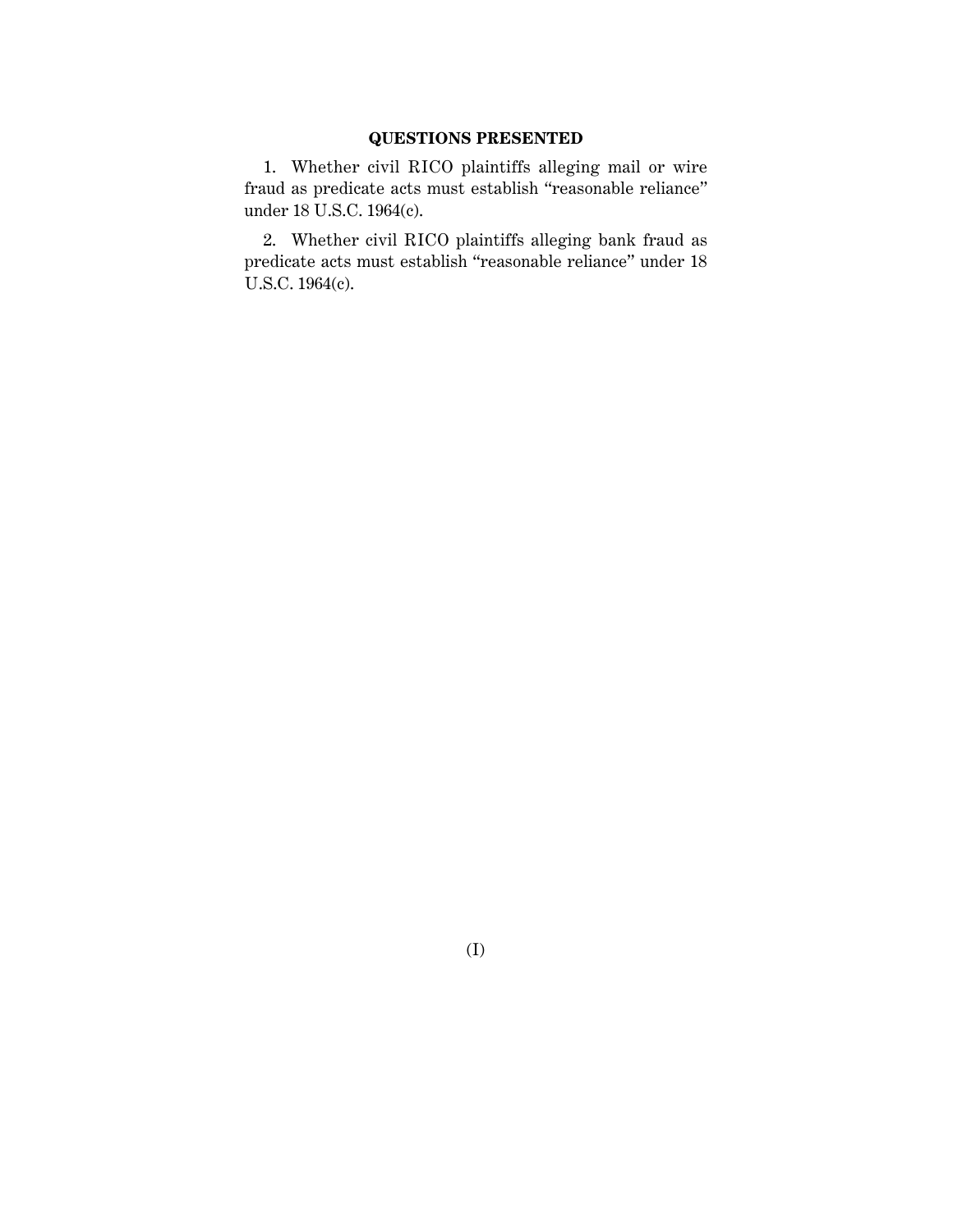### TABLE OF CONTENTS

|                                                     | Page |
|-----------------------------------------------------|------|
|                                                     | 1    |
|                                                     | 6    |
| Certiorari is not warranted on the question<br>A.   |      |
| whether civil RICO plaintiffs alleging mail or      |      |
| wire fraud as predicate acts must establish         |      |
| "reasonable reliance" under 18 U.S.C. 1964(c)       | 7    |
| 1. The court of appeals' decision is correct        | 7    |
| 2. The court of appeals' decision does not con-     |      |
| flict with the decision of any other court of       |      |
|                                                     | 14   |
| Certiorari is not warranted on the question<br>В.   |      |
| whether civil RICO plaintiffs alleging bank         |      |
| fraud as predicate acts must establish "reasonable" |      |
|                                                     | 19   |
| Conclusion                                          | 20   |

## TABLE OF AUTHORITIES

#### Cases:

| Abell v. Potomac Ins. Co., 858 F.2d 1104 (5th Cir. |        |
|----------------------------------------------------|--------|
| 1988), vacated sub nom. Fryar v. Abell, 492        |        |
|                                                    | 18     |
| Akin v. Q-L Invs., Inc., 959 F.2d 521 (5th Cir.    |        |
|                                                    | 17, 18 |
| Appletree Square I, Ltd. P'ship v. W.R. Grace &    |        |
|                                                    | 9, 17  |
| Armco Indus. Credit Corp. v. SLT Warehouse         |        |
|                                                    | 17, 18 |
| Atlas Pile Driving Co. v. DiCon Fin. Co.,          |        |
|                                                    | 17     |
| Callanan v. United States, 364 U.S. 587 (1961)     | 10     |
| Chisolm v. Transouth Fin. Corp., 95 F.3d 331       |        |
|                                                    | 9      |

(III)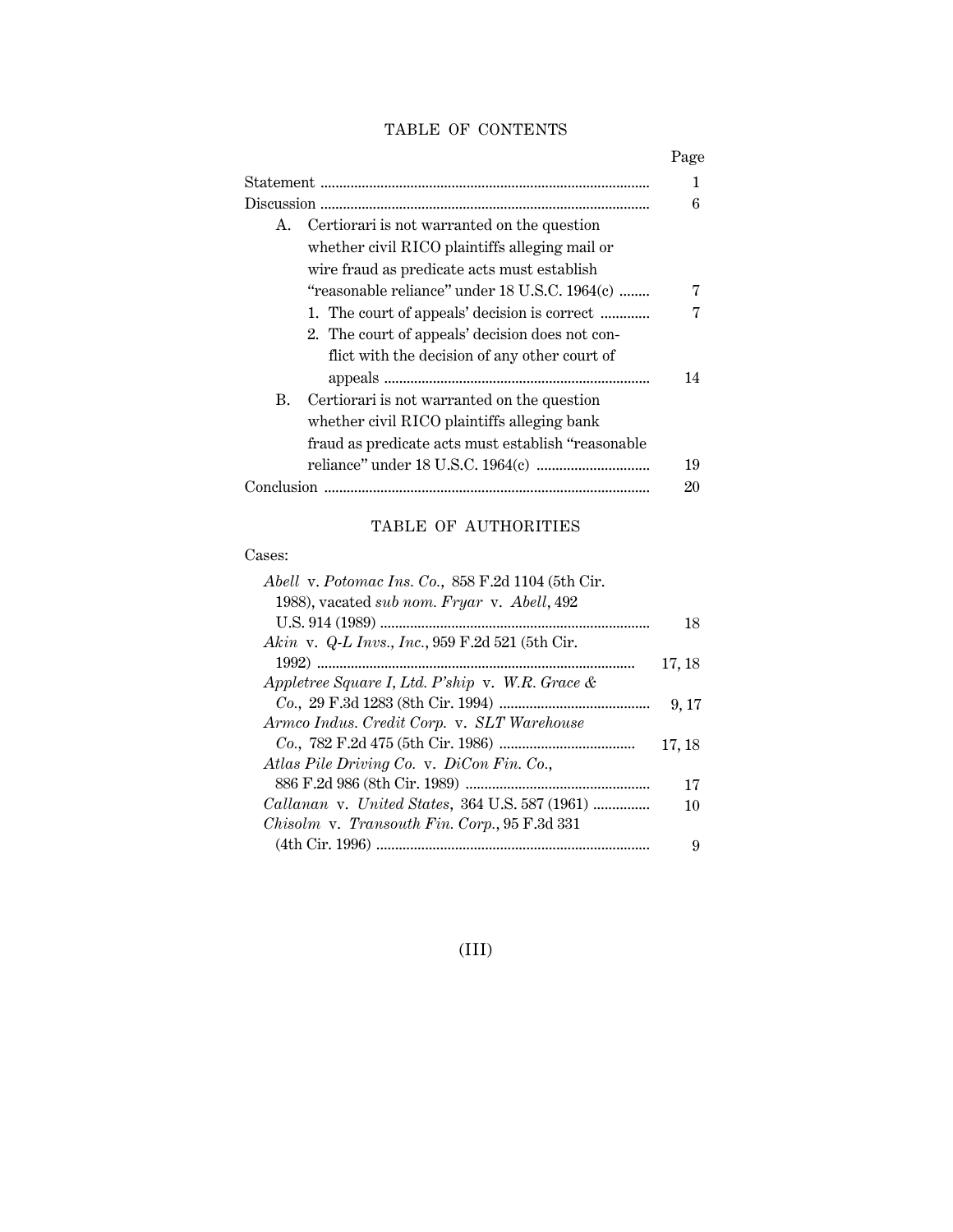| Cases-Continued:                                    | Page       |
|-----------------------------------------------------|------------|
| Grassmueck v. American Shorthorn Ass'n,             |            |
|                                                     | 13         |
| Hecht v. Commerce Clearing House, Inc.,             |            |
|                                                     | 17         |
| Holmes v. Sec. Investor Prot. Corp.,                |            |
|                                                     | 4, 6, 7, 8 |
| Ideal Steel Supply Corp. v. Anza, 373 F.3d 251      |            |
| (2d Cir.), petition for cert. pending, No. 04-433   |            |
|                                                     | 12         |
| Israel Travel Advisory Serv., Inc. v. Israel        |            |
| Identity Tours, Inc., 61 F.3d 1250 (7th Cir.        |            |
|                                                     | 14         |
| Mid Atlantic Telecom, Inc. v. Long Distance         |            |
| Serv., Inc., 18 F.3d 260 (4th Cir.), cert. denied,  |            |
|                                                     | 17         |
| Murr Plumbing, Inc. v. Scherer Bros. Fin.           |            |
|                                                     | 17         |
|                                                     | 9          |
| New Jersey Carpenters Health Fund v. Philip         |            |
| Morris, Inc., 17 F. Supp. 2d 324 (D.N.J. 1998)      | 18         |
| Oregon Laborers-Employers Health & Welfare Trust    |            |
| Fund v. Philip Morris Inc., 185 F.3d 957 (9th       |            |
| Cir. 1999), cert. denied, 528 U.S. 1075 (2000)      | 15         |
| Pelletier v. Zweifel, 921 F.3d 1465 (11th Cir.),    |            |
|                                                     | 9          |
| Poulos v. Caesars World, Inc., 379 F.3d 654         |            |
| $(9th Cir. 2004)$                                   | 15         |
|                                                     | 10         |
| Sebago, Inc. v. Beazer East, Inc., 18 F. Supp. 2d   |            |
|                                                     | 18         |
| Sedima, S.P.R.L. v. Imrex Co., 473 U.S. 479         |            |
|                                                     | 10         |
| Sikes v. Teleline, Inc., 281 F.3d 1350 (11th Cir.), |            |
|                                                     | 8          |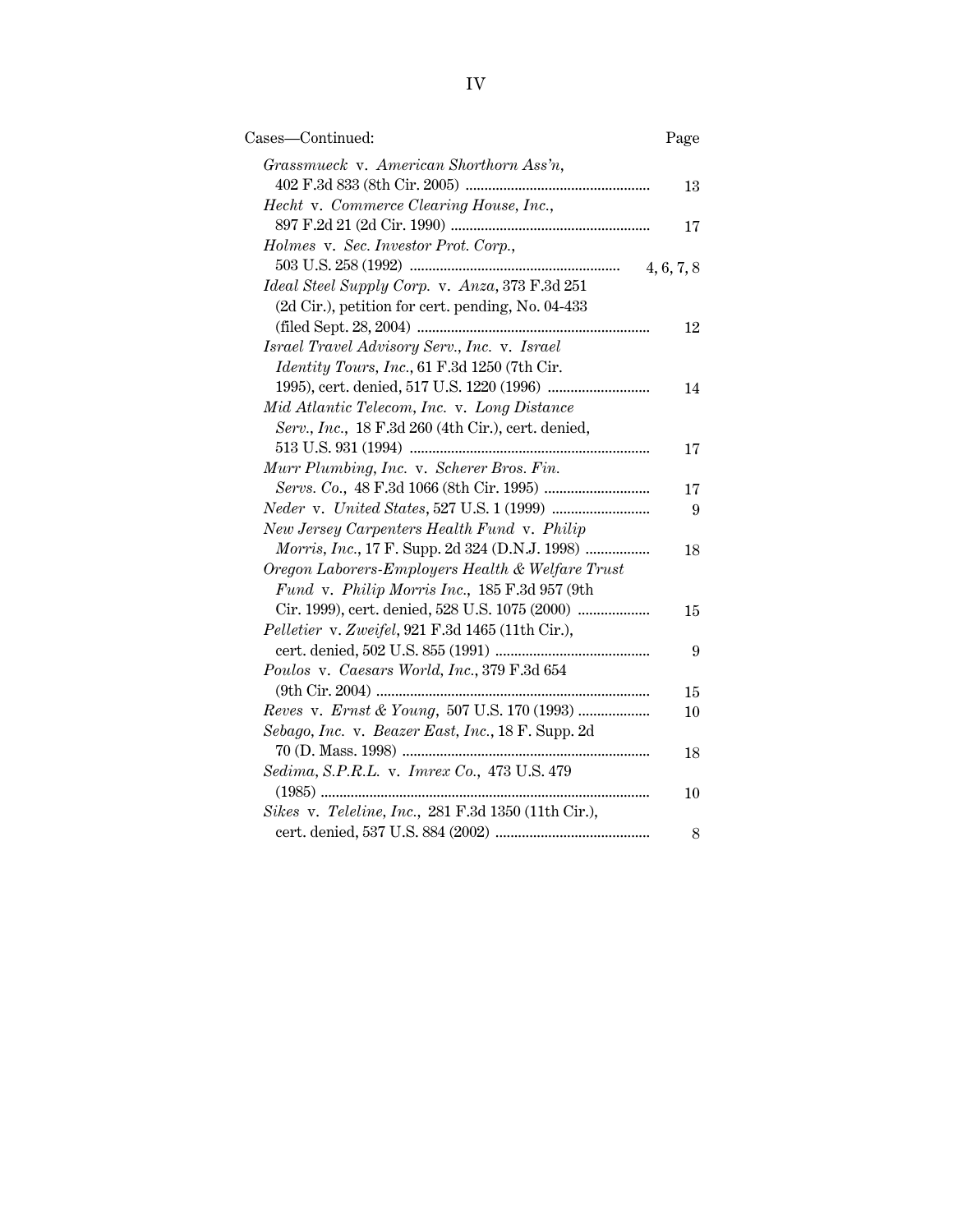| Cases—Continued:                                                                                      | Page       |
|-------------------------------------------------------------------------------------------------------|------------|
| Summit Props. Inc. v. Hoechst Celanese Corp.,<br>214 F.3d 556 (5th Cir. 2000), cert. denied, 531 U.S. |            |
| 9, 11, 12, 16, 17, 18                                                                                 |            |
| Systems Mgmt., Inc. v. Loiselle, 303 F.3d 100                                                         |            |
|                                                                                                       | 15, 16, 17 |
| Tabas v. Tabas, $47$ F.3d $1280$ (3d Cir.), cert.                                                     |            |
|                                                                                                       | 14, 18     |
| The Mediators, Inc., In re, 105 F.3d 822 (2d Cir.                                                     |            |
|                                                                                                       | 5, 13      |
| United States v. Bonanno Organized Crime                                                              |            |
| Family of La Cosa Nostra, 879 F.2d 20                                                                 |            |
|                                                                                                       | 7          |
| United Healthcare Corp. v. American Trade Ins.                                                        |            |
|                                                                                                       | 17, 18     |
| Wight v. BankAmerica Corp., 219 F.3d 79                                                               |            |
| Wilcox v. First Interstate Bank, 815 F.2d 522                                                         | 5, 13      |
|                                                                                                       | 14         |
| Williams Elecs. Games, Inc. v. Garrity, 366 F.3d 569                                                  |            |
|                                                                                                       | 13         |
| Wisniewski v. United States, 353 U.S. 901                                                             |            |
|                                                                                                       | 17         |
| Statutes and rule:                                                                                    |            |
| Organized Crime Act of 1970, Pub. L. No. 91-452,                                                      |            |
|                                                                                                       | 10         |

|    | Organized Crime Act of 1970, Pub. L. No. 91-452,       |  |
|----|--------------------------------------------------------|--|
| 10 |                                                        |  |
| 9  |                                                        |  |
| 9  |                                                        |  |
| 9  |                                                        |  |
| 10 | 18 U.S.C. 1961(1) (2000, Supp. I 2001 & Supp. II 2002) |  |
|    |                                                        |  |
| -9 |                                                        |  |
|    |                                                        |  |
|    |                                                        |  |
|    |                                                        |  |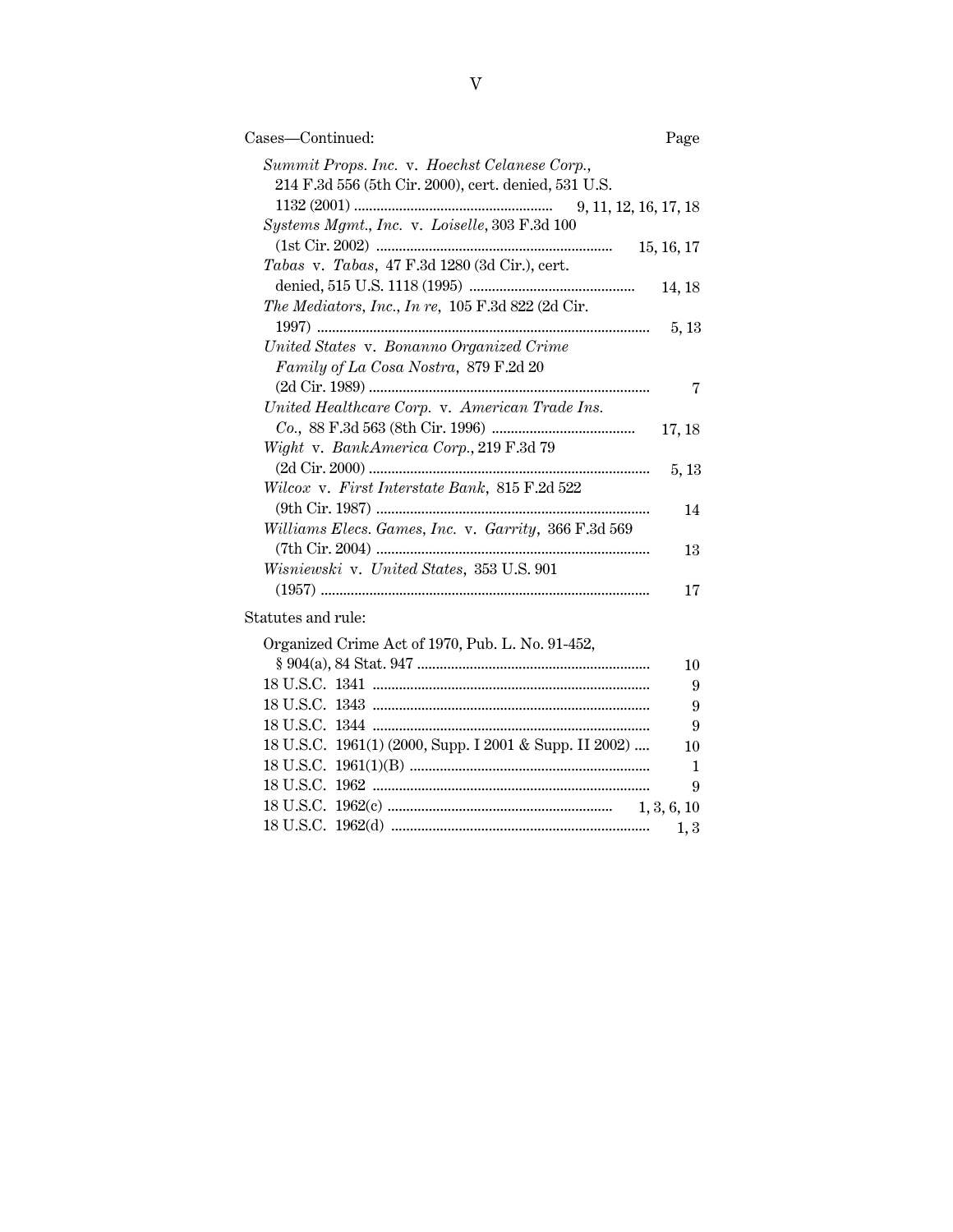| Statute and rule—Continued:                                 | Page            |
|-------------------------------------------------------------|-----------------|
|                                                             | passim<br>18.19 |
| Miscellaneous:                                              |                 |
| W. Page Keeton et al., <i>Prosser and Keeton on the Law</i> | 12              |
|                                                             | 8. 11           |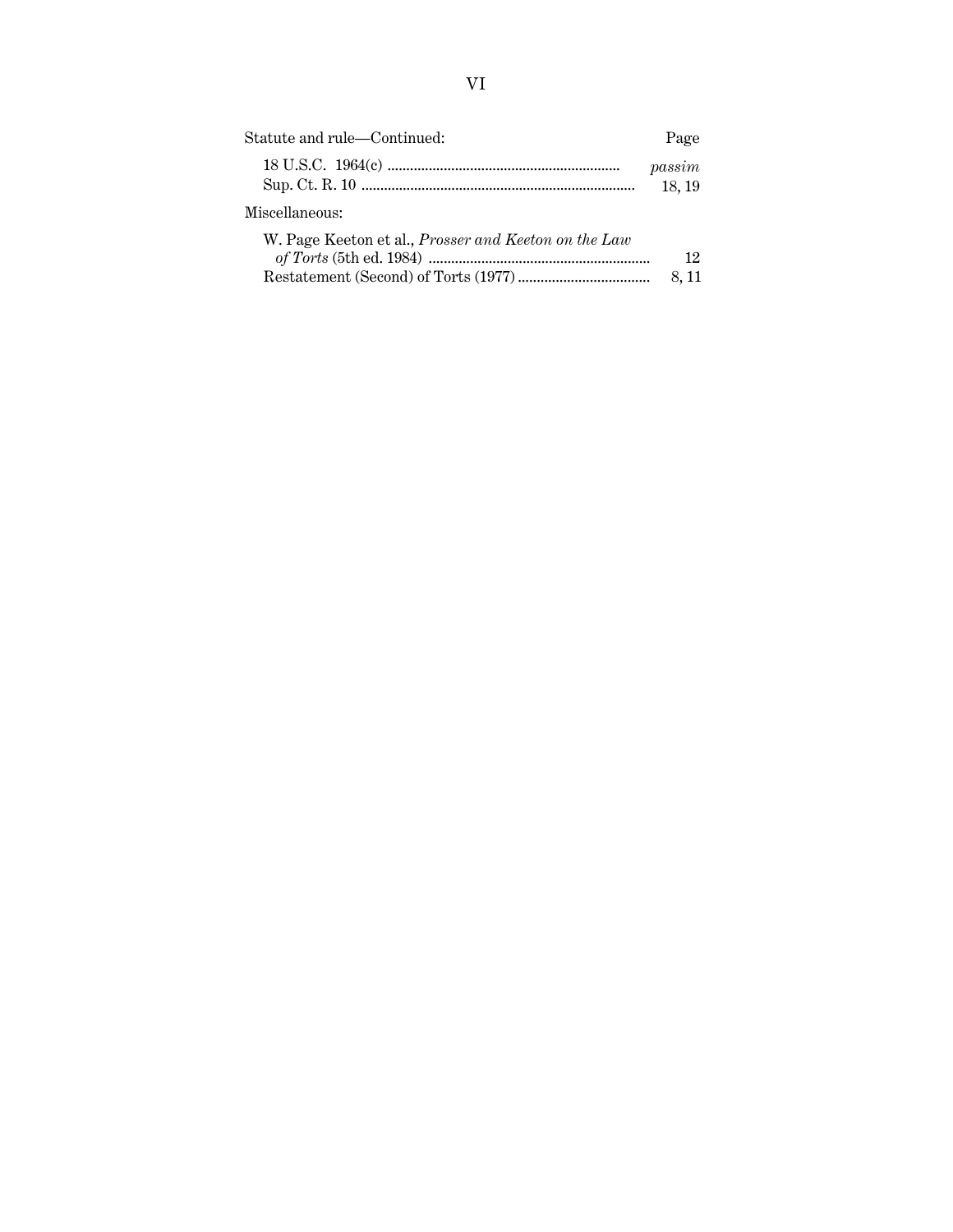## In the Supreme Court of the United States

No. 03-1559

BANK OF CHINA, NEW YORK BRANCH, PETITIONER

NBM L.L.C., ET AL.

*ON PETITION FOR A WRIT OF CERTIORARI TO THE UNITED STATES COURT OF APPEALS FOR THE SECOND CIRCUIT*

#### **BRIEF FOR THE UNITED STATES AS AMICUS CURIAE**

This brief is submitted in response to the Court's order inviting the Acting Solicitor General to express the views of the United States. The United States believes that the petition should be denied.

#### **STATEMENT**

1. Under 18 U.S.C. 1962(c), it is a crime for a person employed by or associated with an enterprise to conduct or participate in the conduct of the enterprise's affairs through a pattern of racketeering activity. Under 18 U.S.C. 1962(d), it is a crime to conspire to violate Section 1962(c). The racketeering activity covered by the RICO statute includes acts that can be charged under the federal mail, wire, and bank fraud statutes. 18 U.S.C. 1961(1)(B). Those are the predicate acts at issue here. See Pet. App. 100. Under 18 U.S.C. 1964(c), "[a]ny person injured in his business or property by reason of a violation of section 1962" may bring a civil action in district court and "recover threefold the damages he sustains and the cost of the suit, including a reasonable attorney's fee."

(1)

*v.*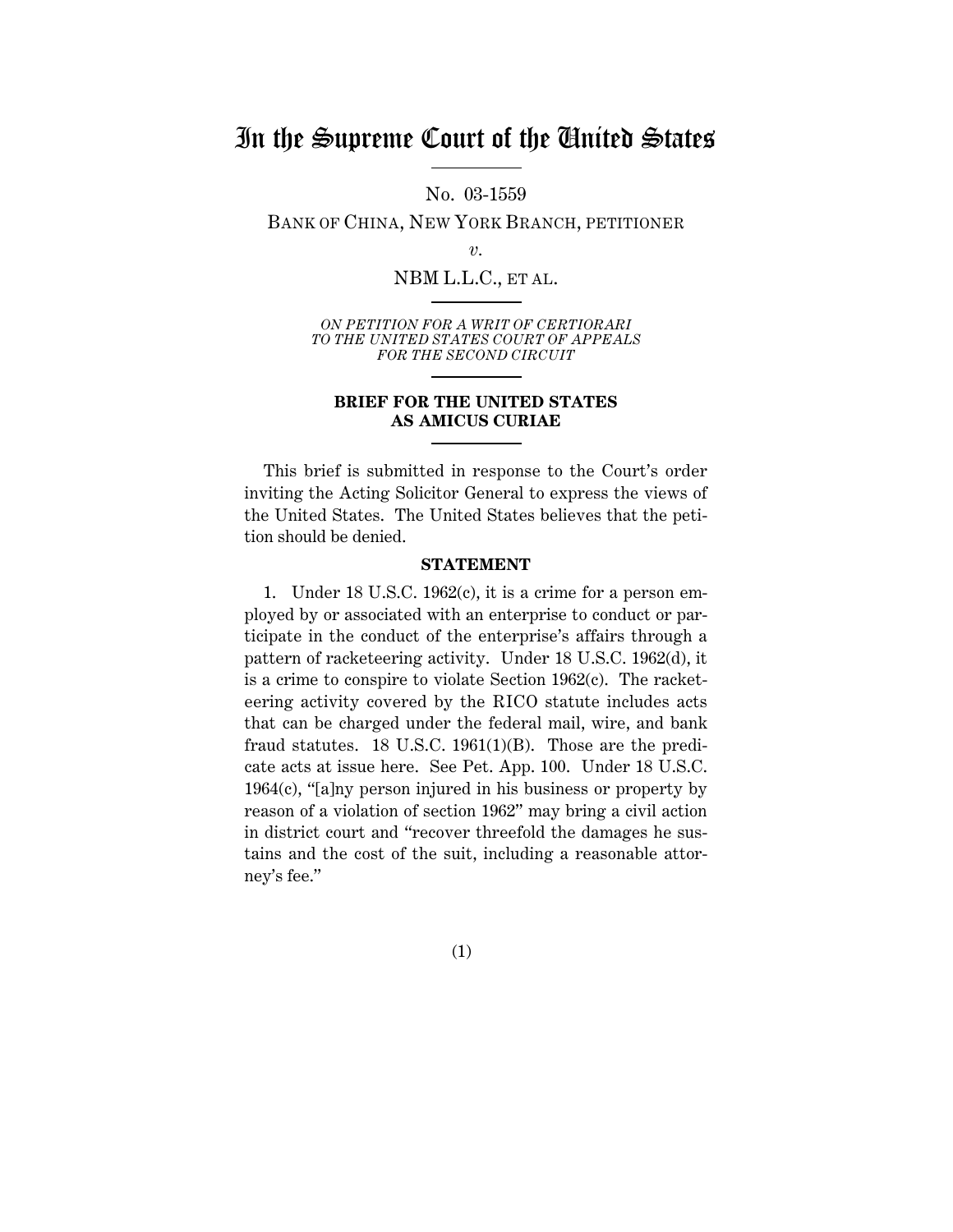2. This is a civil action commenced by petitioner, the New York branch of the Bank of China, in the United States District Court for the Southern District of New York. The complaint asserted a number of causes of action, including common law fraud and RICO violations. In support of those claims, petitioner alleged that, beginning in 1991 and continuing until mid-2000, respondents borrowed large sums from petitioner on the basis of forged documents and other misrepresentations. Various respondents converted the borrowed funds into different currencies and transferred them to accounts held by other respondents. Respondents represented to petitioner that the holders of the accounts were independent businesses, but, in fact, the businesses were controlled by the respondents who obtained the loans. In addition, respondents falsely represented to petitioner that the funds were "trade debt" owed to the borrowing respondents, thereby creating the illusion that those respondents and the "third-party businesses" were thriving enterprises with sufficient cash flow to sustain the borrowing limits approved by petitioner. Respondents also disguised the borrowed funds as collateral for further loans, thereby creating further indebtedness to petitioner. Finally, respondents drew down additional funds against letters of credit by presenting forged and otherwise fraudulent documents reflecting nonexistent transactions. The success of the scheme depended, in part, on bribes paid to defendant Patrick Young, who, as a deputy manager for petitioner, handled respondents' business. Pet. App. 3-5.

3. In its charge on common law fraud, the district court instructed the jury that petitioner was required to show that it reasonably relied on respondents' fraudulent representations. Pet. App. 13, 88, 90-91. Immediately thereafter, however, the jury was informed that a bank may be defrauded "even if its agents and employees permitted or participated in the fraud" and "even if certain officers of the bank knew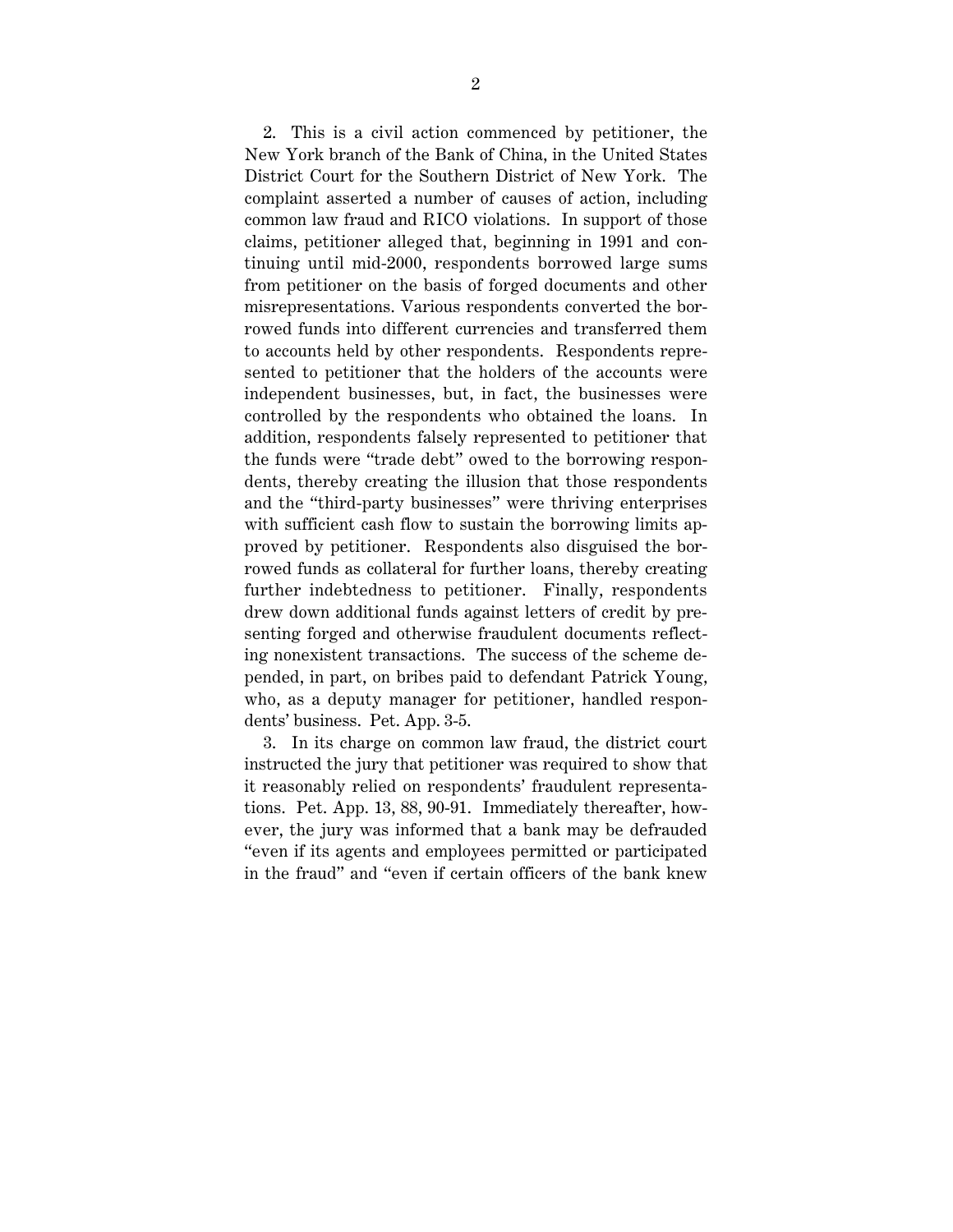the true nature of the transactions." *Id.* at 7, 92-93. The district court did not instruct the jury that reliance is an element of the RICO claim. *Id.* at 13, 95-107. The jury was instead told that petitioner had to prove that its injury was "proximately caused by the defendants in violation of RICO" —*i.e.*, that "a wrongful act played a substantial part in bringing about or actually causing injury or damage" and that "the injury or damage was either a direct result or a reasonably probable consequence of the act." *Id.* at 13 n.6, 105.

The jury found that all respondents were unjustly enriched at petitioner's expense, that all respondents defrauded petitioner, and that all respondents violated the RICO conspiracy provision, 18 U.S.C. 1962(d). The jury also found that various combinations of respondents breached loan agreements with petitioner, aided and abetted an employee of petitioner in breaching his fiduciary duties to petitioner, and violated the substantive RICO provision, 18 U.S.C. 1962(c). The jury awarded more than \$35 million in compensatory damages and more than \$96 million in punitive damages. After denying respondents' motion to set aside the verdict, the district court entered judgment in favor of petitioner in the amount of \$106,361,504.40, which it calculated by trebling, pursuant to 18 U.S.C. 1964(c), the \$35,453,834.80 in compensatory damages found by the jury. Pet. App.  $3-4<sup>1</sup>$ 

4. The court of appeals vacated the judgment and remanded the case to the district court. Pet. App. 1-23. The court of appeals held that the district court's instructions were erroneous, because they precluded the jury from considering respondents' defense that petitioner's officers were

 <sup>1</sup> The district court ruled that this was the maximum amount petitioner could recover on any of the causes of action, because it could not recover both punitive damages and treble damages. Pet. App. 4 n.1.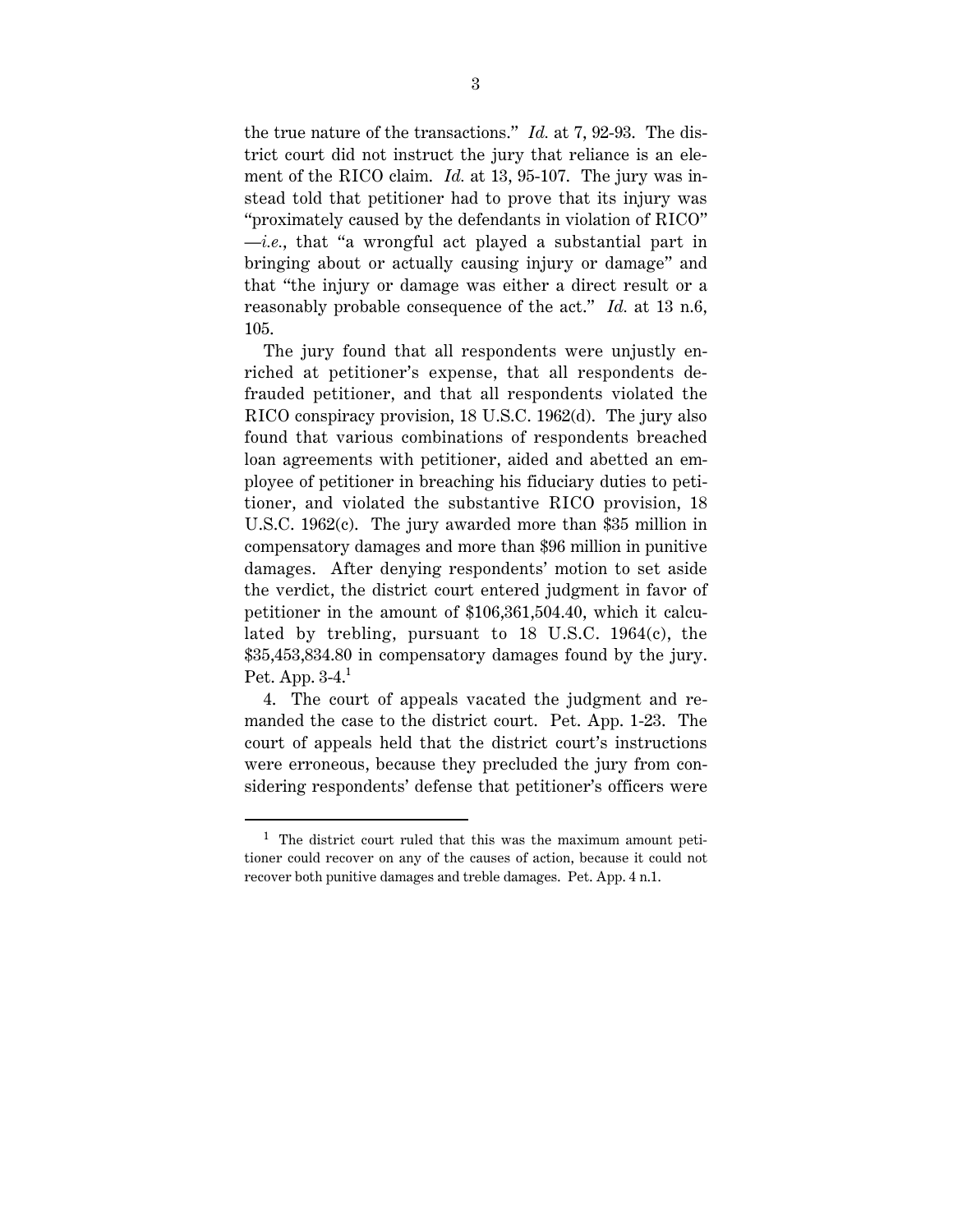aware of the actions complained of and that petitioner thus could not have relied to its detriment on any of respondents' representations. *Id.* at 6-17.

The court of appeals explained that, in *Holmes* v. *Securities Investor Protection Corp.*, 503 U.S. 258 (1992), this Court held that the phrase "by reason of" in 18 U.S.C. 1964(c) means that a civil RICO plaintiff must show that the defendant's violation was the "proximate cause" of the injury. Pet. App. 9. The court of appeals added that it was "well established" in the Second Circuit that, when mail fraud is the predicate act for a civil RICO claim, "the proximate cause element articulated in *Holmes* requires the plaintiff to show 'reasonable reliance.'" *Ibid*. The court noted that "[s]everal of [its] sister Circuits" have reached the same conclusion in cases where common law, wire, or securities fraud is the predicate act for a civil RICO action, but that no court "has explicitly addressed whether the plaintiff must show 'reasonable reliance' where the predicate act alleged is bank fraud." *Id.* at 10-11. The court acknowledged that bank fraud is "a somewhat different type of fraud" than the others, because "the bank fraud statute was designed to protect the integrity of the federally insured banking system." *Id.* at 11. The court nevertheless concluded that that fact "does not affect the *Holmes* 'proximate cause' requirement," because "a *civil RICO* action predicated on bank fraud"—like any other civil RICO action—"is intended to compensate the plaintiff-victim for its losses." *Id.* at 11-12. The court of appeals thus held that, "in order to prevail in a civil RICO action predicated on any type of fraud, including bank fraud, the plaintiff must establish 'reasonable reliance' on the defendants' purported misrepresentations or omissions." *Id.* at 12.

Applying that standard, the court of appeals held that the district court's instructions were erroneous, because they did not inform the jury that, in determining whether respon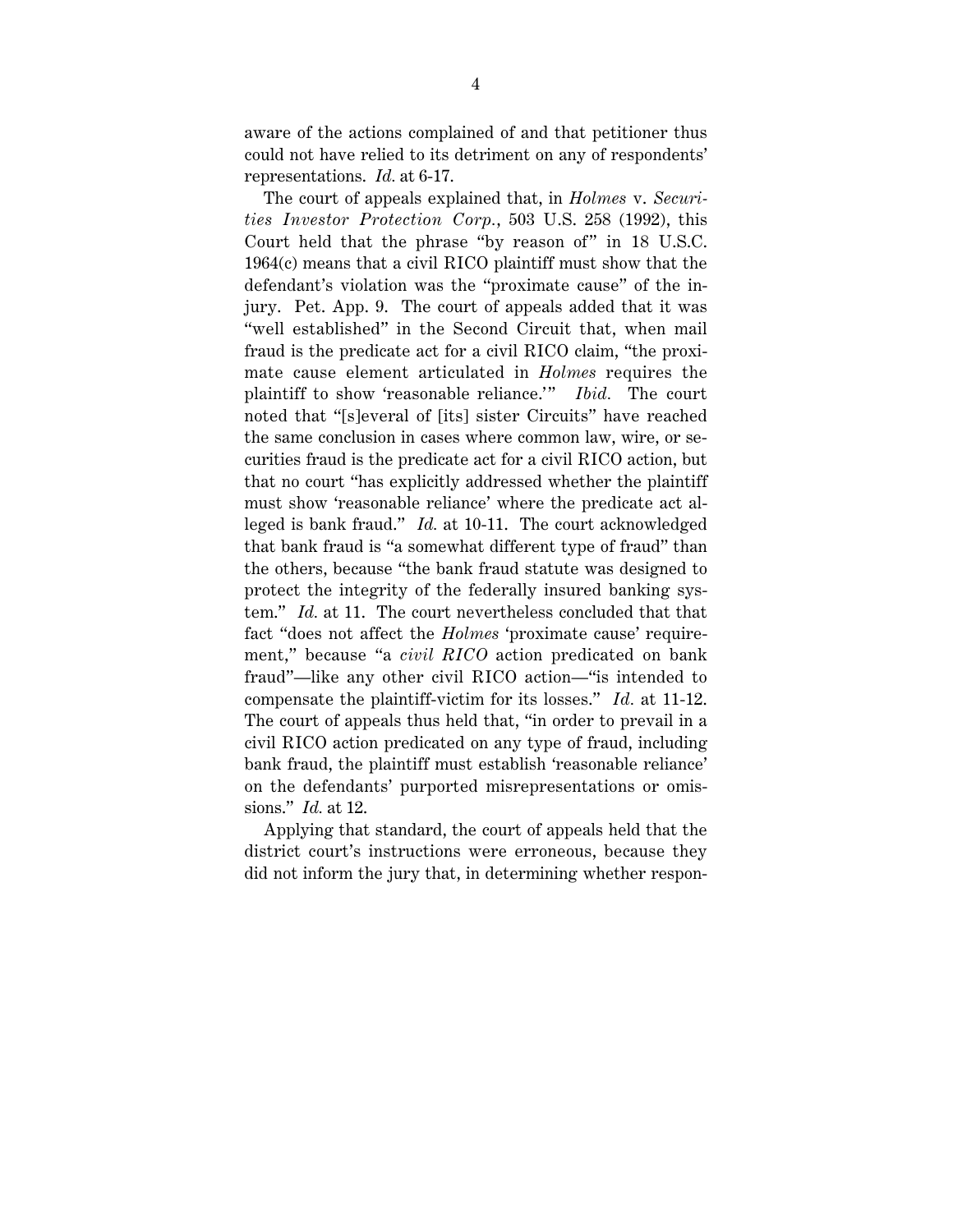dents violated the RICO statute, "it must consider and determine whether or not [petitioner] reasonably relied on [respondents'] purported misrepresentations." Pet. App. 13 (footnote omitted). The court acknowledged that the district court did instruct the jury that reliance is an element of common law fraud, *ibid.*, but it concluded that that instruction was "essentially eviscerated" by the instruction that immediately followed—namely, that petitioner could be defrauded "even if the officers and employees of [petitioner] knew of and participated in [respondents'] fraudulent activities," *id.* at 14. The court explained that petitioner "acts only through its officers and employees"; that it therefore "cannot rely on misrepresentations unless its agents or employees rely on [them]"; and that its agents and employees could not have relied on the misrepresentations if they "were aware of [] and participated in [respondents'] allegedly fraudulent activities." *Ibid.*

The court of appeals made clear, however, that its holding was "entirely consistent" with the proposition that an agent's actions and knowledge "are not imputed to the principal" when the agent "acts adversely to [the] principal." Pet. App. 15. That "adverse interest exception," the court said, applies only when the agent has "totally abandoned" the interests of the principal. *Ibid.* The court explained that whether petitioner's employees "totally abandoned" petitioner's interests was "an issue of fact for the jury to decide" after receiving "[a]n appropriate instruction, given in conjunction with a 'reasonable reliance' instruction." *Ibid.* (quoting *Wight* v. *BankAmerica Corp.*, 219 F.3d 79, 87 (2d Cir. 2000), in turn quoting *In re The Mediators, Inc.*, 105 F.3d 822, 827 (2d Cir. 1997)).

The court of appeals concluded that the erroneous instructions may have influenced the jury's verdict, and were therefore not harmless, because there was "evidence from which the jury could have inferred that [petitioner's] employees or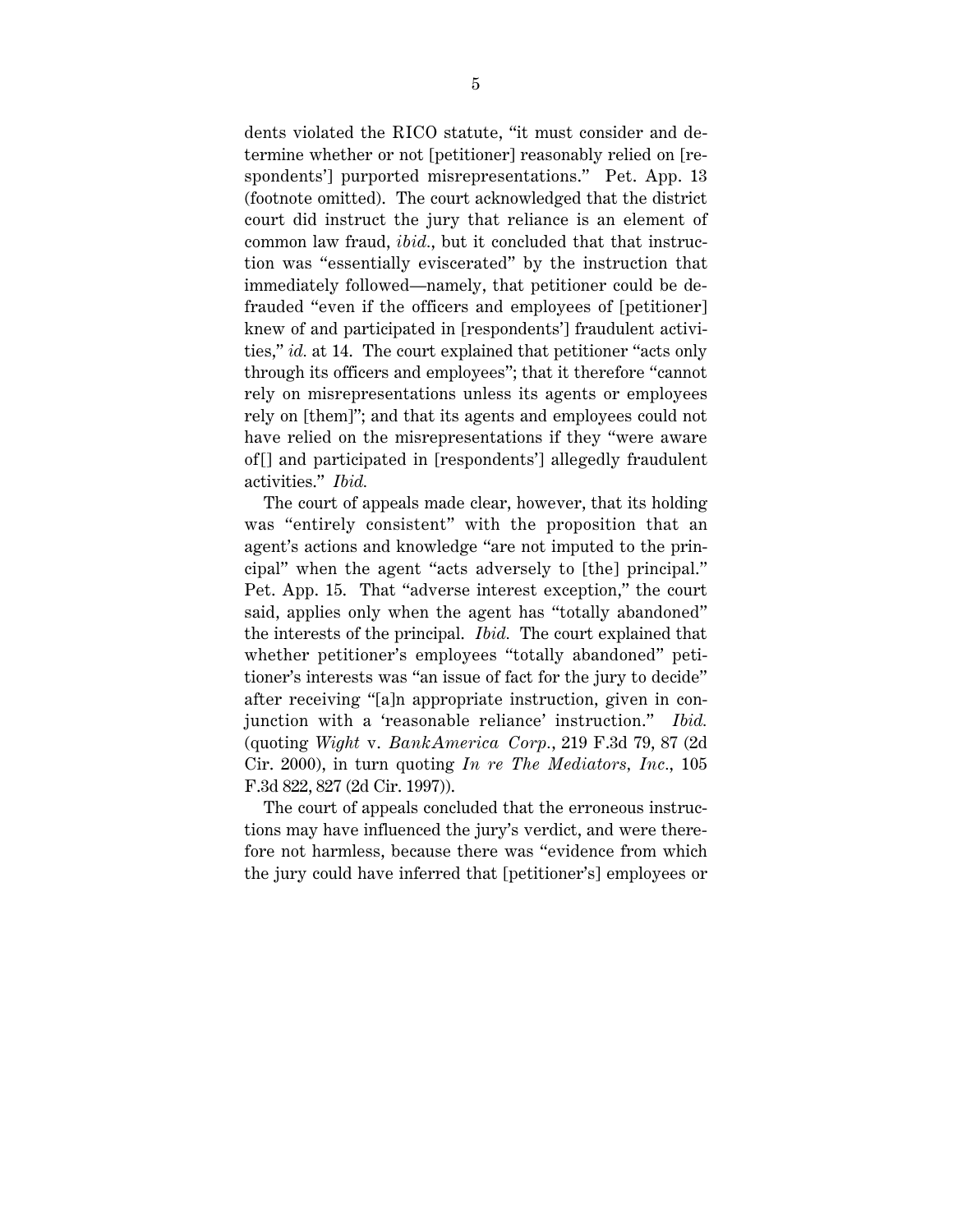agents were aware of [respondents'] purportedly fraudulent representations." Pet. App. 17. That included evidence that petitioner's officers had "socialized extensively" with respondents and thus were "intimately familiar" with their transactions. *Id.* at 16. The court of appeals accordingly reversed the judgment of the district court and remanded the case for a new trial. *Ibid.*<sup>2</sup>

#### **DISCUSSION**

Petitioner contends that, in holding that "reasonable reliance" is required to support a private civil RICO damages action under 18 U.S.C. 1964(c) when mail and wire fraud are the predicate acts, the court of appeals has enlarged a circuit conflict and imposed a burden on RICO plaintiffs not intended by Congress. Petitioner also contends that, in holding that "reasonable reliance" is likewise required when bank fraud is a predicate RICO act, the court of appeals has resolved an issue of first impression that warrants this Court's review. Contrary to petitioner's contention, a "reasonable reliance" requirement, when administered under traditional agency-law principles, is perfectly consistent with the proximate-cause requirement in Section 1962(c), as interpreted by this Court in *Holmes* v. *Securities Investor Protection Corp.*, 503 U.S. 258 (1992). Petitioner also errs in arguing that the court of appeals' adoption of that requirement conflicts with decisions of other courts. Reliance is a well-accepted ingredient of proximate cause in a RICO case based on fraud. The assertedly conflicting decisions for the most part address the separate question whether a RICO

 <sup>2</sup> The court of appeals also held that the district court abused its discretion in admitting certain testimony from one of petitioner's employees, but, because it decided that the erroneous jury instructions warranted reversal, the court did not decide whether the evidentiary error was harmless. Pet. App. 17-23. In a summary order filed the same day as its opinion, the court of appeals rejected respondents' other claims. *Id.* at 24-30.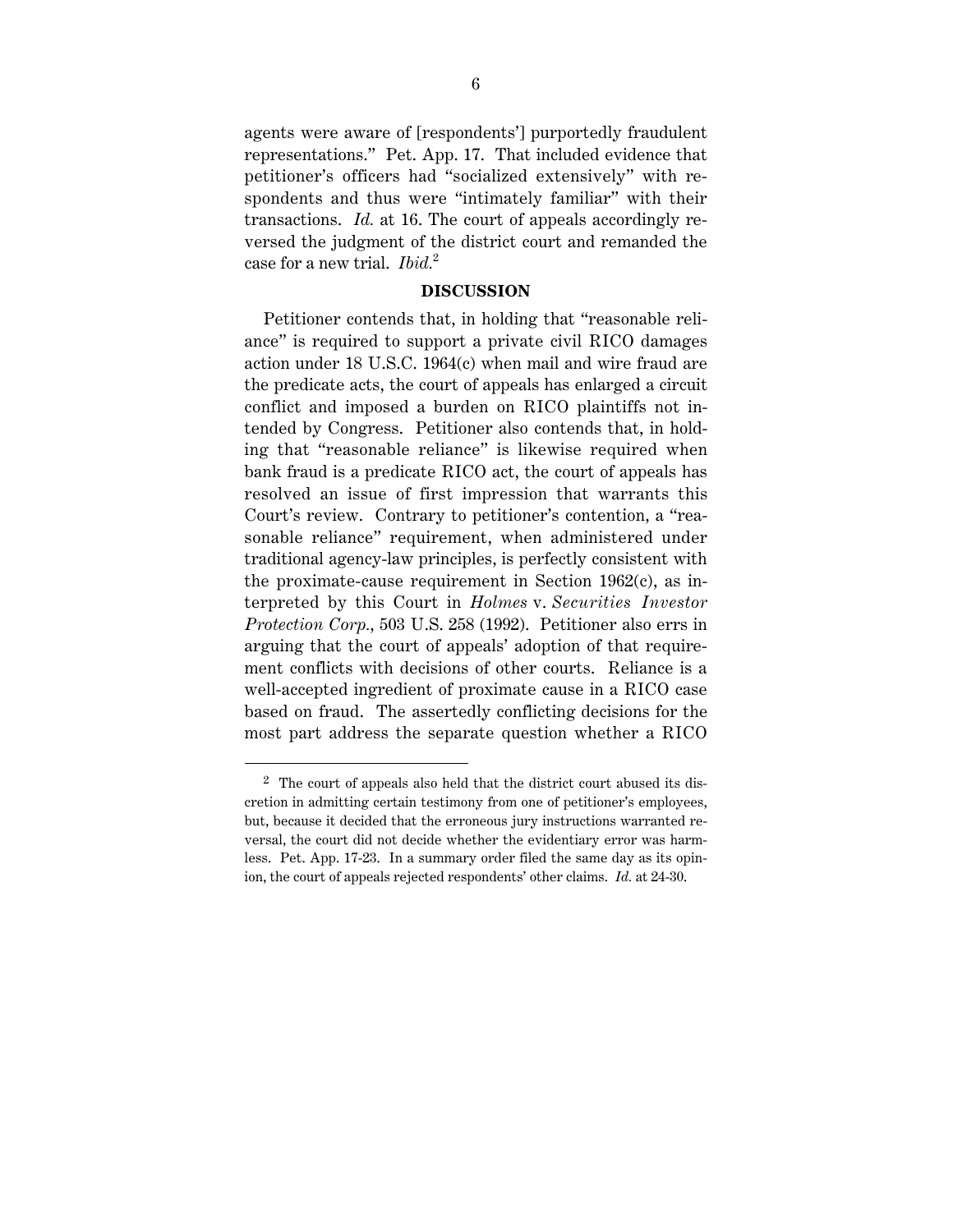plaintiff may prevail if a third party (rather than the plaintiff itself) relied on the deception. And the court of appeals' first-impression decision correctly requiring reliance when bank fraud is alleged as a predicate RICO act does not merit this Court's review. Accordingly, the petition for a writ of certiorari should be denied.<sup>3</sup>

#### **A. Certiorari Is Not Warranted On The Question Whether Civil RICO Plaintiffs Alleging Mail Or Wire Fraud As Predicate Acts Must Establish "Reasonable Reliance" Under 18 U.S.C. 1964(c)**

#### **1. The court of appeals' decision is correct**

The court of appeals correctly held that reasonable reliance, established in accordance with ordinary agency principles, is necessary to show proximate cause in a civil RICO damages action under 18 U.S.C. 1964(c) when the racketeering activity is mail or wire fraud.

a. The RICO statute's civil damages provision, 18 U.S.C. 1964(c), affords a private cause of action to a person injured in his business or property "by reason of" a violation of the RICO statute. In *Holmes*, this Court, interpreting the phrase "by reason of," declined to permit recovery on a mere showing that the RICO violation was a "but for" cause of the injury, and instead held that a plaintiff must show that the RICO violation was the injury's "proximate cause." *Id.* at 265-268. The Court explained that proximate cause requires

<sup>&</sup>lt;sup>3</sup> The questions presented in the petition do not directly affect the United States' ability to enforce the RICO statute, because the requirements imposed by 18 U.S.C. 1964(c) do not apply in criminal cases and the United States does not bring civil actions under that provision. See *United States* v. *Bonanno Organized Crime Family of La Cosa Nostra*, 879 F.2d 20, 21-27 (2d Cir. 1989) (holding that United States is not a "person" that can sue under Section 1964(c)).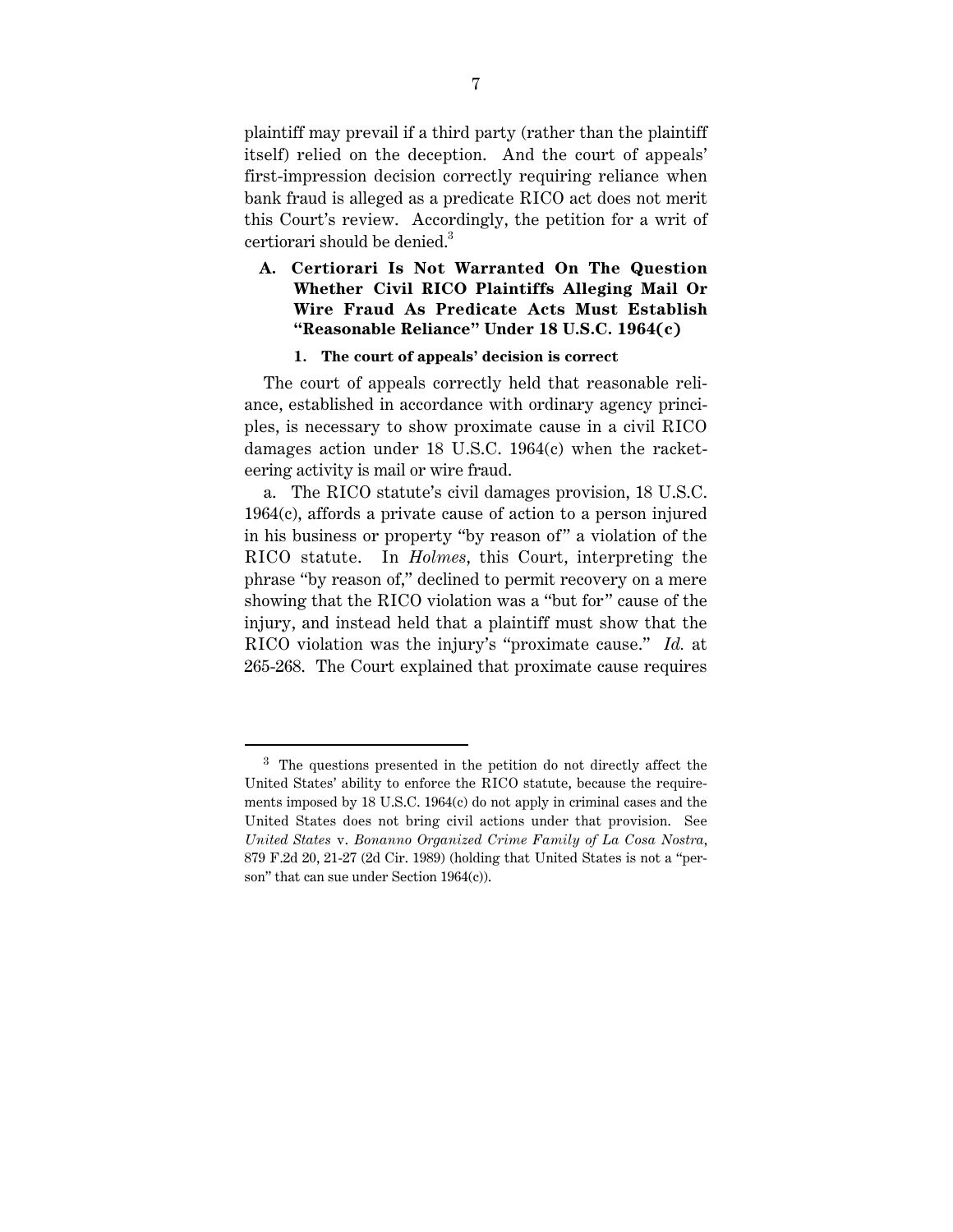"some direct relation between the injury asserted and the injurious conduct alleged." *Id.* at 268.4

Petitioner contends that reliance "is not the only way" to establish proximate causation. Pet. 20. But petitioner does not explain how a fraud can proximately cause injury in the absence of reliance on the deception, either by the plaintiff or by some other party. If the recipient of a deceptive statement scheme knew that a representation made to him was false and took the action anyway, or if he did not know that the representation was false but would have taken the action even if he had, there is no "direct relation" between the injury and the misrepresentation, *Holmes*, 503 U.S. at 268, and proximate cause is absent. As the court of appeals recognized (Pet. App. 15), an entity (such as petitioner) may be able to establish causation even if some of its *agents* were aware of, and thus did not rely on, the deception. See pp. 12- 14, *infra*. But absent some actual or presumed reliance by someone, it is hard to see how deception can cause any injury. Indeed, reliance can be understood simply as a necessary (but not sufficient) way of showing causation that is specifically tailored to the fraud context. See Restatement (Second) of Torts § 546 (1977). Consistent with this view, not only the Second Circuit but several other courts of appeals have held that a misrepresentation cannot be the proximate cause of injury, such that the defendant is liable under the RICO civil damages provision, unless the misrepresentation was relied upon. See, *e.g.*, *Sikes* v. *Teleline, Inc.*, 281 F.3d 1350, 1360-1361 (11th Cir.) (mail and wire fraud), cert. de-

 $4$  Applying that principle, the Court held that the Securities Investor Protection Corporation (SIPC) could not, as an "indirectly injured victim," 503 U.S. at 274, recover for injuries caused to it by a stock-manipulation scheme that disabled two broker-dealers from meeting obligations to customers, thereby triggering SIPC's duty to reimburse the customers. *Id.* at 270-274.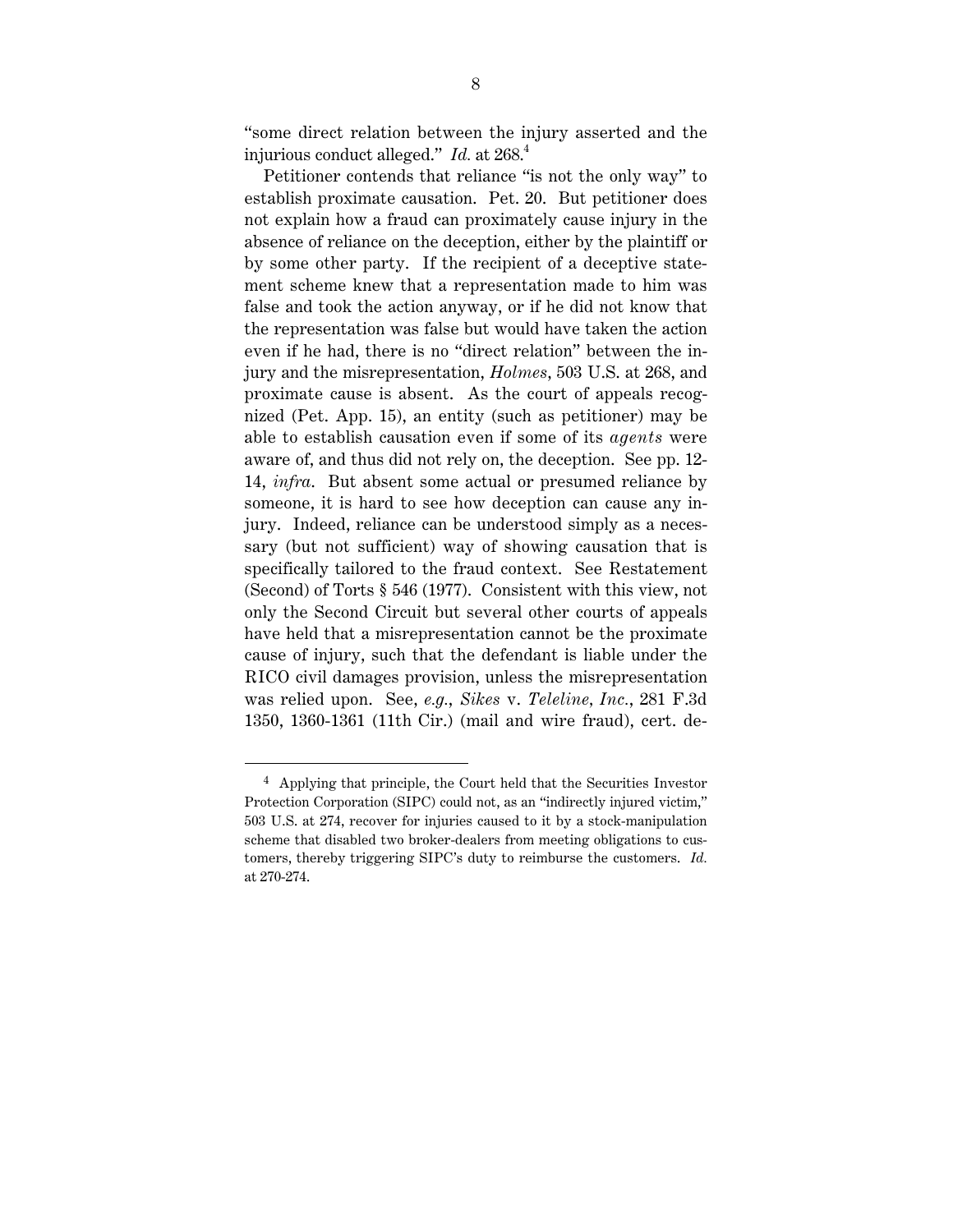nied, 537 U.S. 884 (2002); *Summit Props. Inc.* v. *Hoechst Celanese Corp.*, 214 F.3d 556 (5th Cir. 2000) (mail and wire fraud), cert. denied, 531 U.S. 1132 (2001); *Chisolm* v. *Transouth Financial Corp.*, 95 F.3d 331, 337-338 (4th Cir. 1996) (mail fraud); *Appletree Square I, Ltd. P'ship* v. *W.R. Grace & Co.*, 29 F.3d 1283, 1286-1287 (8th Cir. 1994) (mail and wire fraud).

b. Petitioner advances several arguments (Pet. 17-19; Reply Br. 8-9) why a reliance requirement is at odds with the language and intent of the RICO statute. Each argument is without merit.

First, petitioner argues that civil RICO liability is based "simply on the commission of specified criminal acts (here, mail, wire and bank fraud)" that "comprise a 'pattern of racketeering activity.'" Pet. 17. But civil RICO liability is, by statute, not based "simply" on a violation of 18 U.S.C. 1962. Section 1964(c) requires that the violation be the "reason" for the plaintiff 's injury, and *Holmes* holds that the "reason" for the injury means its proximate cause.

Second, petitioner points out (Pet. 17) that proof of reliance is not required to establish criminal liability for mail, wire, or bank fraud. But the government can punish those crimes without proving reliance because, as this Court has explained, the criminal statutes, 18 U.S.C. 1341, 1343, 1344, "prohibit[] the 'scheme to defraud[]' rather than the completed fraud." *Neder* v. *United States*, 527 U.S. 1, 25 (1999). Under Section 1964(c), in contrast, a civil plaintiff seeking monetary recovery "'faces an additional hurdle' and must show an injury caused 'by reason of' the violation." *Summit Props.*, 214 F.3d at 559 (quoting *Pelletier* v. *Zweifel*, 921 F.2d 1465, 1498-1499 (11th Cir.), cert. denied, 502 U.S. 855 (1991)).

Third, petitioner points out (Pet. 17; Reply Br. 8) that the RICO statute does not mention reliance. But the statute does require a showing of proximate cause, and reliance can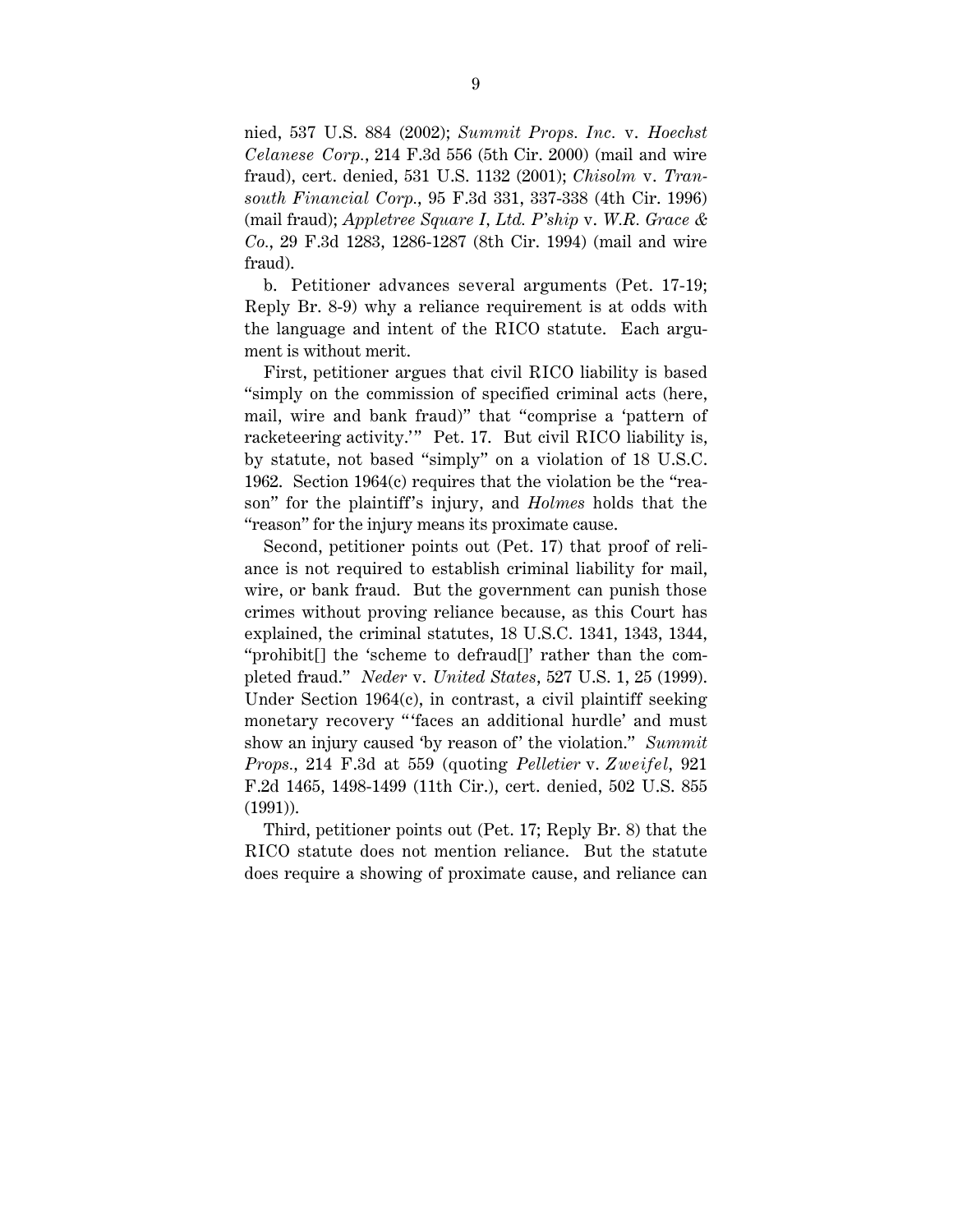be understood as simply a way of showing proximate cause specifically tailored to the context of fraud claims. Moreover, given the vast number of crimes that qualify as predicate acts of racketeering, see 18 U.S.C. 1961(1) (2000, Supp. I 2001 & Supp. II 2002), it would have been surprising if Congress had focused exclusively on the fraud predicates and specified only with respect to them the showing necessary to establish the requisite connection between the injury and the RICO violation. Instead, Congress provided generally in Section 1964(c) that the plaintiff must have been injured "by reason of" the violation.

Fourth, petitioner argues (Pet. 18-19) that the reliance requirement contravenes Congress's directive that the RICO statute "be liberally construed to effectuate its remedial purpose," Organized Crime Act of 1970, Pub. L. No. 91-452, § 904(a), 84 Stat. 947. As this Court has observed, however, that clause "only serves as an aid for resolving an ambiguity; it is not to be used to beget one." *Reves* v. *Ernst & Young*, 507 U.S. 170, 184 (1993) (quoting *Sedima, S.P.R.L.* v. *Imrex Co.*, 473 U.S. 479, 492 n.10 (1985), quoting *Callanan* v. *United States*, 364 U.S. 587, 596 (1961)). And for the reasons stated above, "it is clear that Congress did not intend to extend RICO liability," *ibid.*, to those who make misrepresentations on which there was no reliance.

Finally, petitioner argues that, "[i]f reliance were to be a required element of RICO, the proof necessary to establish a civil RICO claim would be the same proof needed to establish a common law fraud claim." Pet. 19. But a reliance requirement, as an element of causation, does not make civil RICO coextensive with common law fraud. In some respects, a RICO claim is more difficult to prove. For example, a RICO claim has many elements—including the requirement that the affairs of an "enterprise" be conducted "through a pattern of racketeering activity," 18 U.S.C. 1962(c)—that a common law claim does not. In other re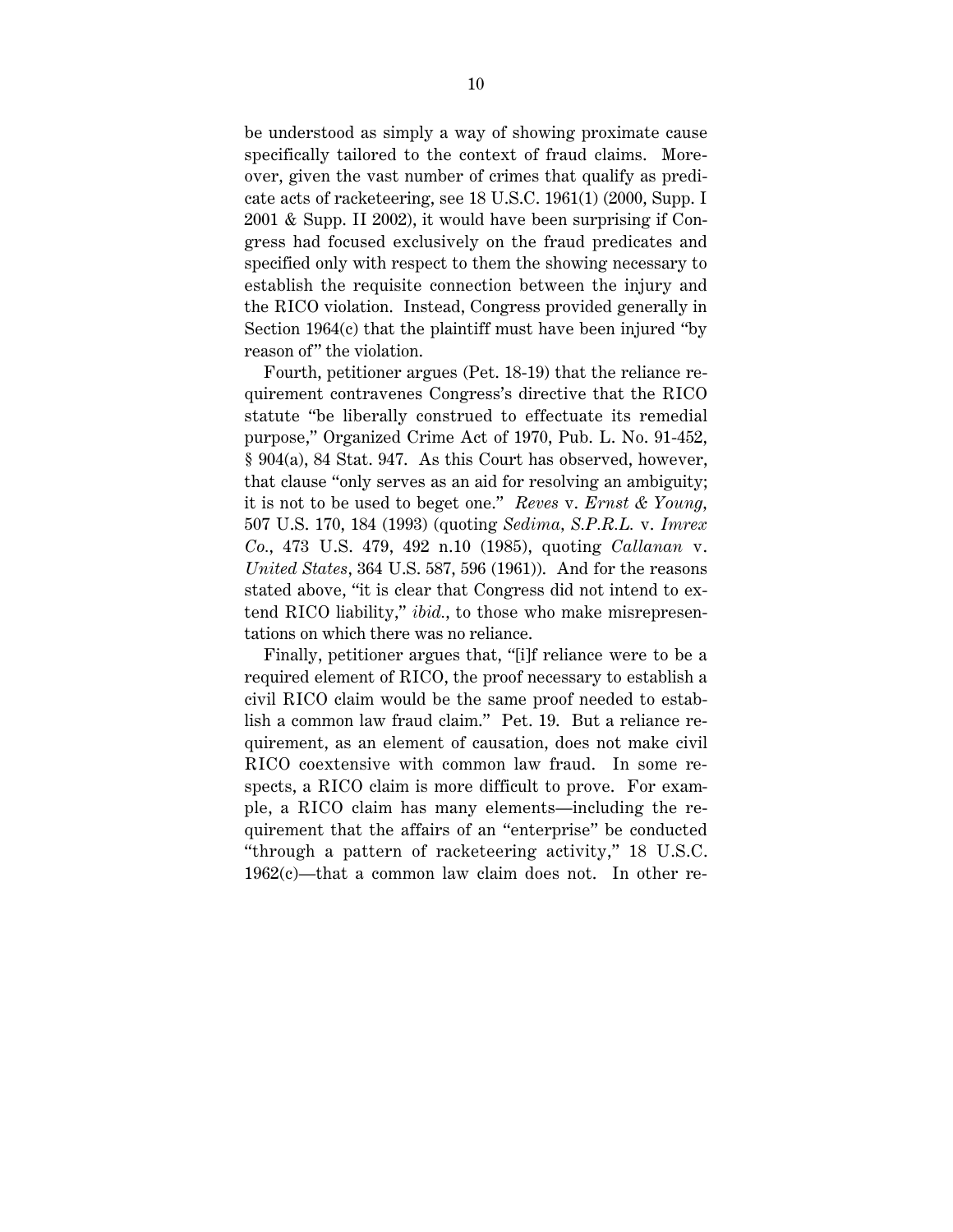spects, a RICO claim is easier to prove. Most notably, as explained below, the RICO statute's causation requirement is more flexible than that for common law fraud.

c. While it appears that reliance on the defendant's deception *by the plaintiff himself* is an essential element of a common law fraud cause of action, see Restatement (Second) of Torts §§ 537, 546 (1977), such reliance is not required under civil RICO in every case. Civil RICO requires reliance when the predicate offenses involve fraud, but not necessarily reliance *by the plaintiff*. A RICO plaintiff may be able to recover under Section 1964(c) where he was "the target[] of a scheme to defraud accomplished by defrauding others," *Summit Props.*, 214 F.3d at 561—*i.e.*, where a purpose of the scheme was to injure the plaintiff through misrepresentations to third parties. For example, in *Mid Atlantic Telecom, Inc.* v. *Long Distance Services, Inc.*, 18 F.3d 260 (4th Cir.), cert. denied, 513 U.S. 931 (1994), a long-distance company used an inflated billing program to offer artificially low rates to new customers and to lure customers from a competitor. Although the misrepresentations were directed at the customers and the competitor did not rely on them, the Fourth Circuit held that the competitor could recover under Section 1964(c) if it could show that it was a "direct target" of the scheme. *Id.* at 263. As the Second Circuit has explained, *Mid Atlantic Telecom* stands for the proposition that proximate cause is established if "the defendant engaged in a pattern of fraudulent conduct that is within the RICO definition of racketeering activities and that was intended to and did give the defendant a competitive advantage over the plaintiff," even if "the scheme depended on fraudulent communications directed to and relied on by a third party rather than the plaintiff." *Ideal Steel Supply Corp.* v. *Anza*, 373 F.3d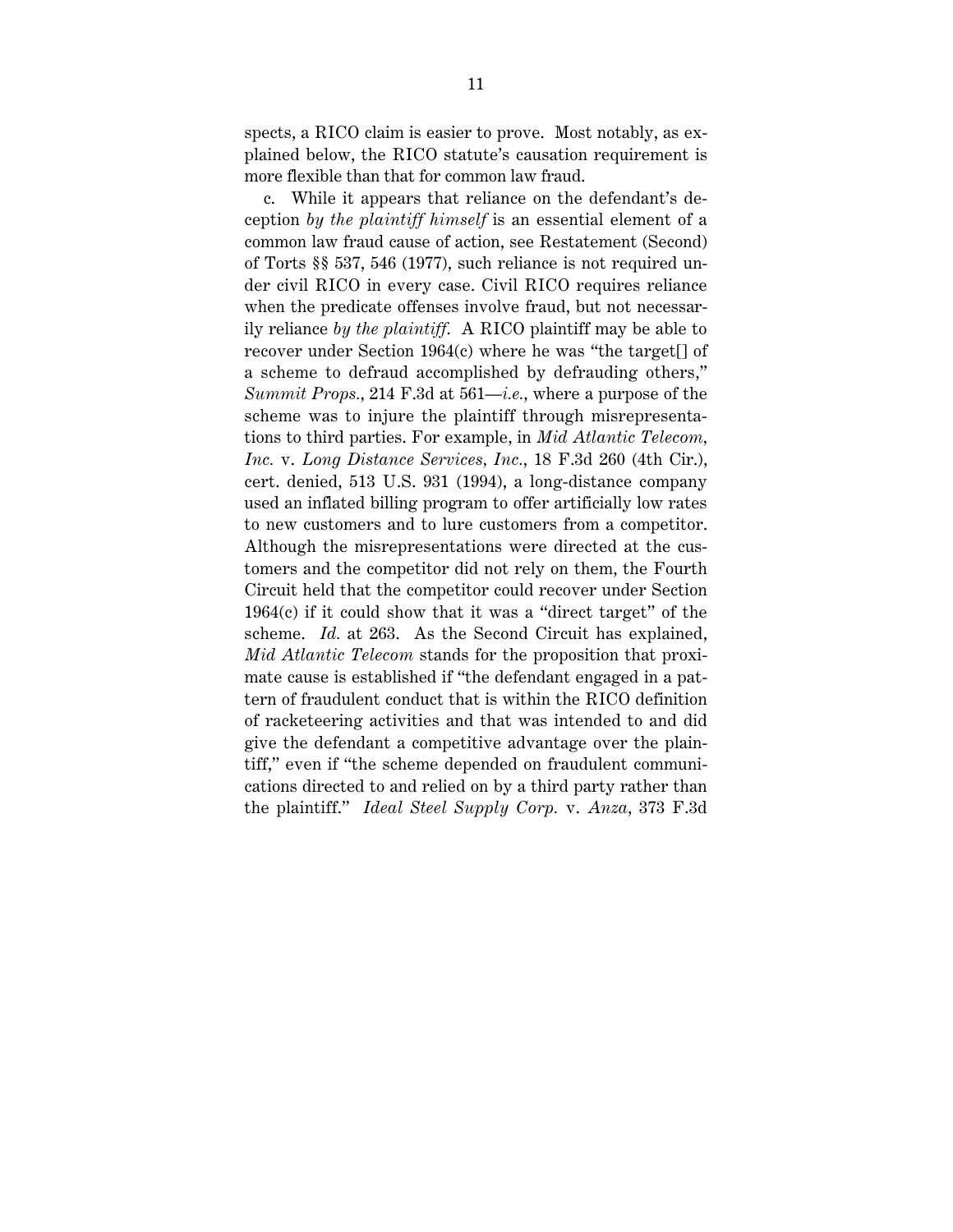251, 263 (2004), petition for cert. pending, No. 04-433 (filed Sept. 28, 2004).<sup>5</sup>

Petitioner, however, cannot benefit from that principle. The theory of petitioner's case was that respondents sought to obtain loans from petitioner through misrepresentations about respondents' financial condition and the intended use of the borrowed funds. Petitioner was both the sole target of the fraudulent scheme and the party to which the misrepresentations were made; there was no allegation of injury resulting from misrepresentations made to and relied on by a third party. In these circumstances, if petitioner itself did not rely on the misrepresentations in making the loans—if it would have made the loans regardless of the misrepresentations—then the misrepresentations could not have proximately caused its loss. As the Fifth Circuit has explained, the *Mid Atlantic Telecom* rule "is of no aid" to plaintiffs when "it is not contended" that they "were the targets of a scheme to defraud accomplished by defrauding others." *Summit Props.*, 214 F.3d at 561.

d. There is, nevertheless, a special rule for agency cases that eases the burden of showing reasonable reliance. It is true that *someone* must rely on fraudulent misrepresentations in order for the fraud to proximately cause damage to a RICO plaintiff, and the court of appeals held that petitioner "cannot rely on misrepresentations unless its agents or employees rely on those misrepresentations." Pet. App. 14. But the court also tempered that rule by agreeing with the district court that, "when an agent acts adversely to its principal, the agent's actions and knowledge are not imputed to

 <sup>5</sup> While it appears that a plaintiff alleging common law *fraud* would not be able to recover under this theory, it may be a basis for recovery under other common law causes of action. See W. Page Keeton et al., *Prosser and Keeton on the Law of Torts* § 130, at 1013-1015 (5th ed. 1984) (discussing various torts falling under heading of "unfair competition").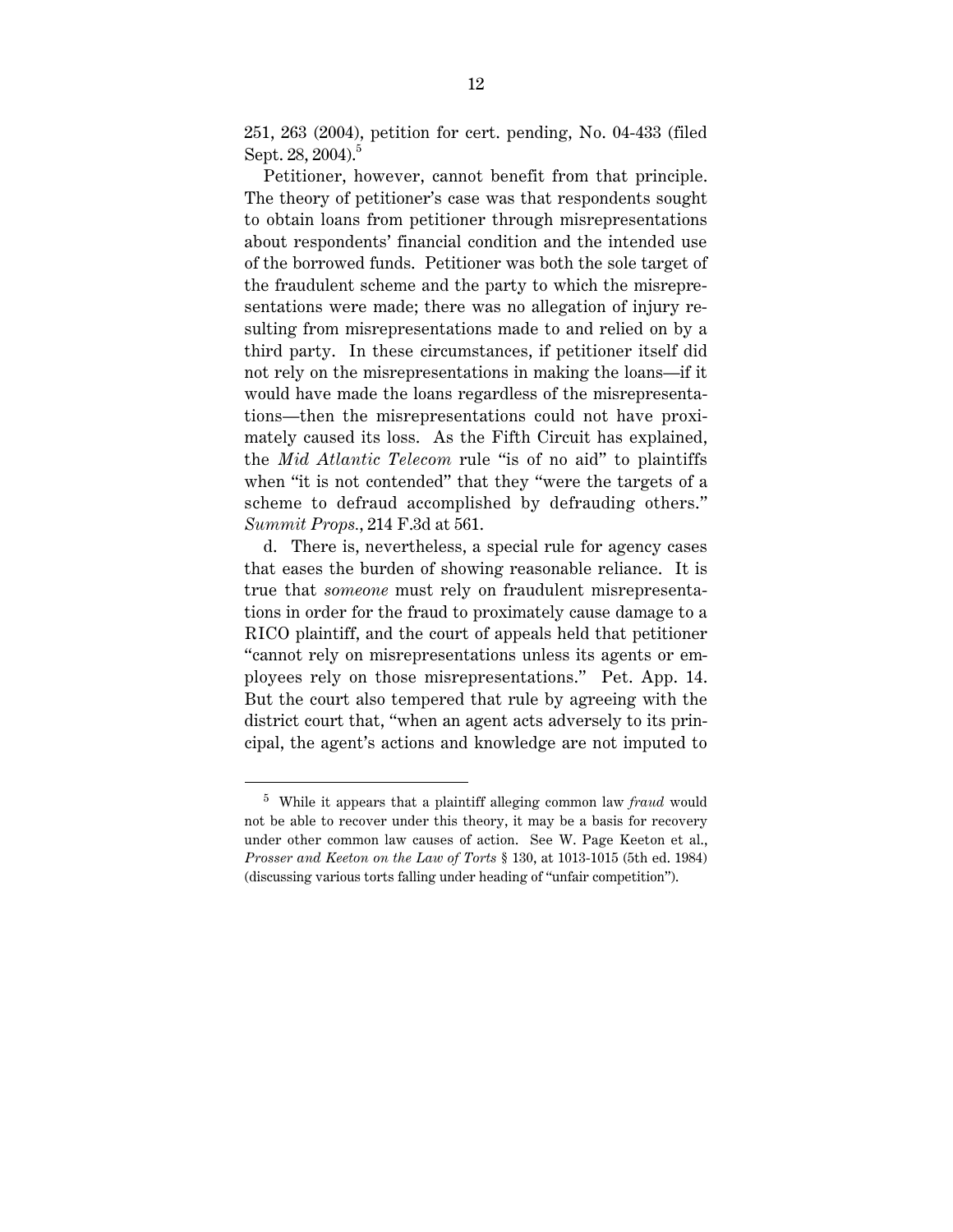the principal." *Id.* at 15. Accord, *e.g.*, *Williams Elecs. Games, Inc.* v. *Garrity*, 366 F.3d 569, 575 (7th Cir. 2004) (Posner, J.). $^6$  The court of appeals thus appears to have recognized a means for petitioner to recover without showing that any of its individual agents or employees in fact relied on the alleged misrepresentations. Specifically, the court allowed petitioner to recover if it could establish that, even if its agents and employees were aware that the alleged misrepresentations were not true, those agents were acting "entirely in [their] own interests and adversely to the interests of the corporation." Pet. App. 15 (quoting *Wight*, 219 F.3d at 87). See *id.* at 5 (noting that "[t]he success of the fraud was dependent, in part, on bribes paid to  $* * * a$  deputy manager at [petitioner] who handled defendants' transactions with [petitioner]"). In that event, even if no individual agent of petitioner *actually* relied on the misrepresentations, the bank itself could recover.

Whether that traditional principle of agency law is described as an *exception* to a requirement of actual reliance, or as an *application* of it (under which the principal's reliance is presumed, and the agent's knowledge of the deception cannot be imputed to the principal), it provides a theory of recovery for petitioner in this case. Petitioner does not articulate any competing theory, other than relying on an unspecified form of "traditional proximate cause analysis." Reply Br. 9. That suggests that, at most, petitioner may disagree with the scope of the rule requiring that a corrupt agent "totally abandoned" the principal's interests in order

 $6$  There is, in turn, a caveat to that "adverse interest" exception to imputation rules, known as the "sole actor doctrine." *Grassmueck* v. *American Shorthorn Ass'n*, 402 F.3d 833, 837-838 (8th Cir. 2005). That doctrine permits imputation of an agent's knowledge to the principal, notwithstanding the agent's adverse interests, where "the principal and agent are one and the same." *Id.* at 838 (quoting *In re Mediators, Inc.*, 105 F.3d 822, 827 (2d Cir. 1997)).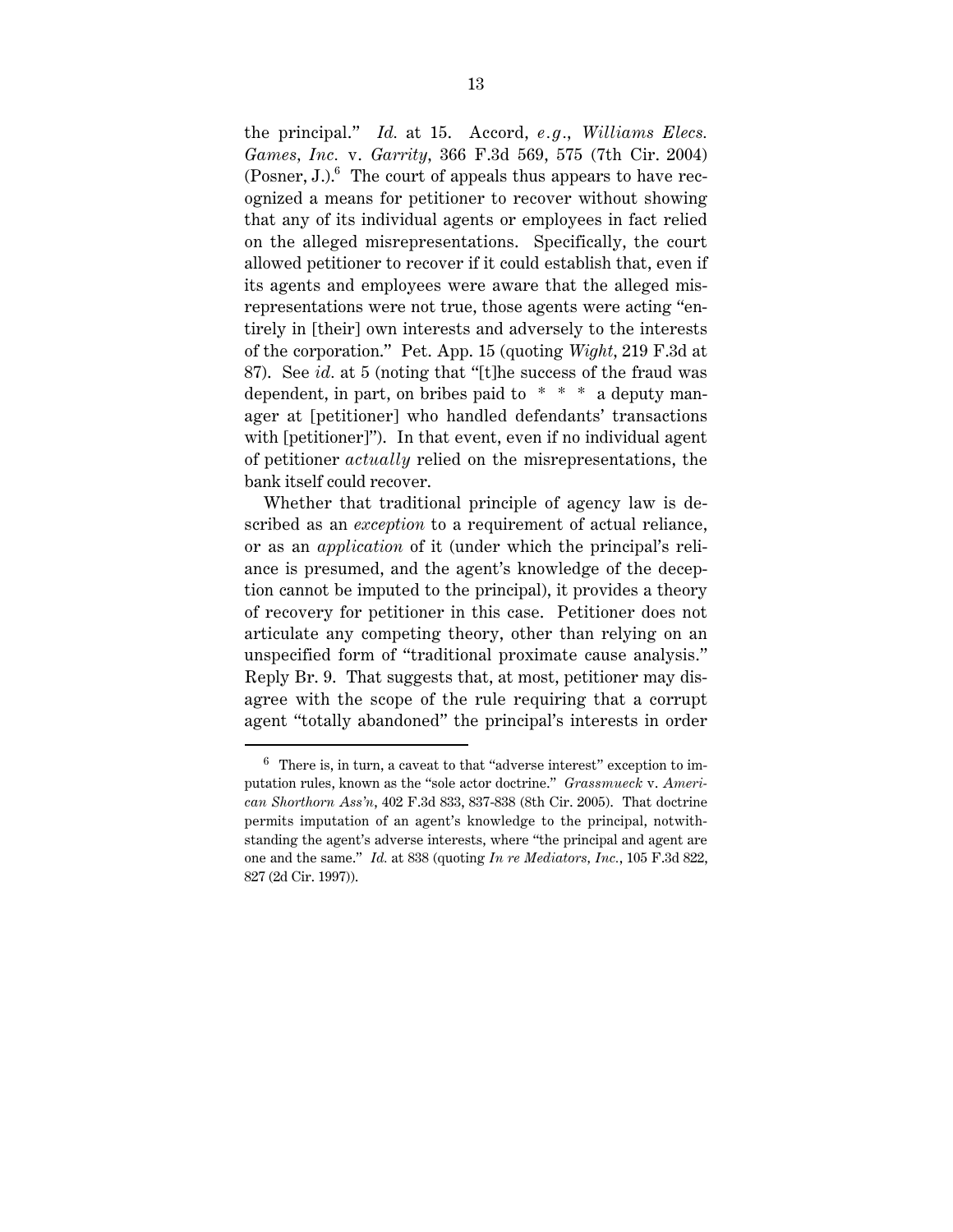for the principal to avoid having the agent's knowledge and actions imputed to it. See Pet. App. 15. A disagreement about the scope of that traditional agency principle, however, would not warrant this Court's review.

#### **2. The court of appeals' decision does not conflict with the decision of any other court of appeals**

Contrary to petitioner's contention (Pet. 12-15; Reply Br. 2-6), no court of appeals has held that a civil RICO plaintiff alleging predicate acts of mail or wire fraud may recover under 18 U.S.C. 1964(c) when there was no reliance on the defendant's misrepresentation *by anyone*.

a. Petitioner is mistaken in his contention (Pet. 13) that the decision below conflicts with decisions of the Third, Seventh, and Ninth Circuits. The Third Circuit case cited by petitioner focused on the question whether the defendant had engaged in a pattern of racketeering activity. In addressing that question, the court noted that "the elements of the federal offense of mail fraud" do not require a showing that "the mailings involved" *themselves*, as opposed to a different aspect of the scheme, contained misrepresentations or were "relied upon by the victim of the fraud." *Tabas* v. *Tabas*, 47 F.3d 1280, 1294 n.18 (en banc), cert. denied, 515 U.S. 1118 (1995). The court did not address the question presented here, which is whether reliance is an element of proximate cause under 18 U.S.C. 1964(c). Nor did the Seventh Circuit case hold that reliance is not an element of proximate cause under Section 1964(c). It merely endorsed the *Mid Atlantic Telecom* rule—that the RICO statute "allows suits when the predicate offenses influence customers and, derivatively, injure business rivals." *Israel Travel Advisory Serv., Inc.* v. *Israel Identity Tours, Inc.*, 61 F.3d 1250, 1257 (7th Cir. 1995), cert. denied, 517 U.S. 1220 (1996). As for the two Ninth Circuit cases cited by petitioner, one, *Wilcox* v. *First Interstate Bank*, 815 F.2d 522 (1987), did not ad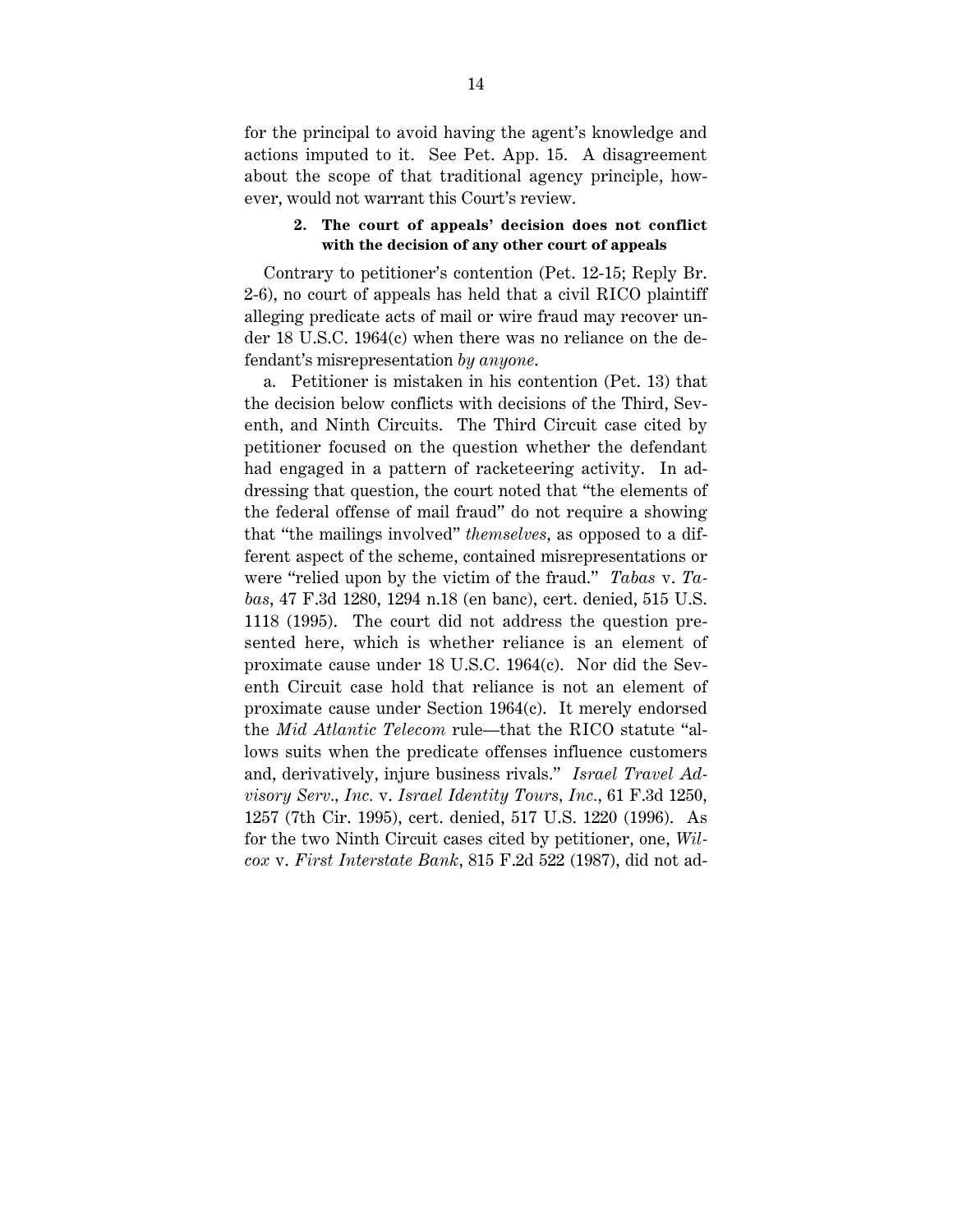dress any issue of reliance or proximate cause, and the other, *Oregon Laborers-Employers Health & Welfare Trust Fund* v. *Philip Morris Inc.*, 185 F.3d 957 (1999), cert. denied, 528 U.S. 1075 (2000), addressed an issue of proximate cause but did not address the question whether it requires reliance.

That leaves only petitioner's contention (Pet. 13) that the decision below conflicts with the First Circuit's decision in *Systems Management, Inc.* v. *Loiselle*, 303 F.3d 100 (2002). In that case, the owner of a janitorial business falsely told a client that the company was paying its workers the prevailing wage. The misrepresentations enabled the business owner to continue underpaying his workers, since the client would otherwise have insisted on compliance with the prevailing-wage laws. The First Circuit determined that the fact that the workers did not rely on the misrepresentations did not prevent them from recovering under Section 1964(c) for the losses they suffered by being underpaid. *Id.* at 103- 104. For three reasons, *Systems Management* does not conflict with the decision below.<sup>7</sup>

First, the First Circuit did not say, as petitioner does, that a plaintiff may recover when *no one* has relied on the defendant's misrepresentations. That issue was not before the court, because the misrepresentations were directed at the client of the defendant's company (not, as in this case, at the plaintiffs themselves), and the client clearly relied on them in deciding to hire the company. Accordingly, while the First Circuit used broad language suggesting that reliance is never required, the decision is essentially an application of

 $7$  For the same reasons, the Ninth Circuit was mistaken when it recently expressed the view that there is a circuit conflict on the question whether "reliance is the *only way* plaintiffs can establish causation in a civil RICO claim predicated on mail fraud," *Poulos* v. *Caesars World, Inc.*, 379 F.3d 654, 666 (2004), and cited *Systems Management* as the sole court of appeals decision holding that it is not, *id.* at 666 n.3. (The Ninth Circuit itself "decline[d]" to decide the issue. *Id.* at 666.)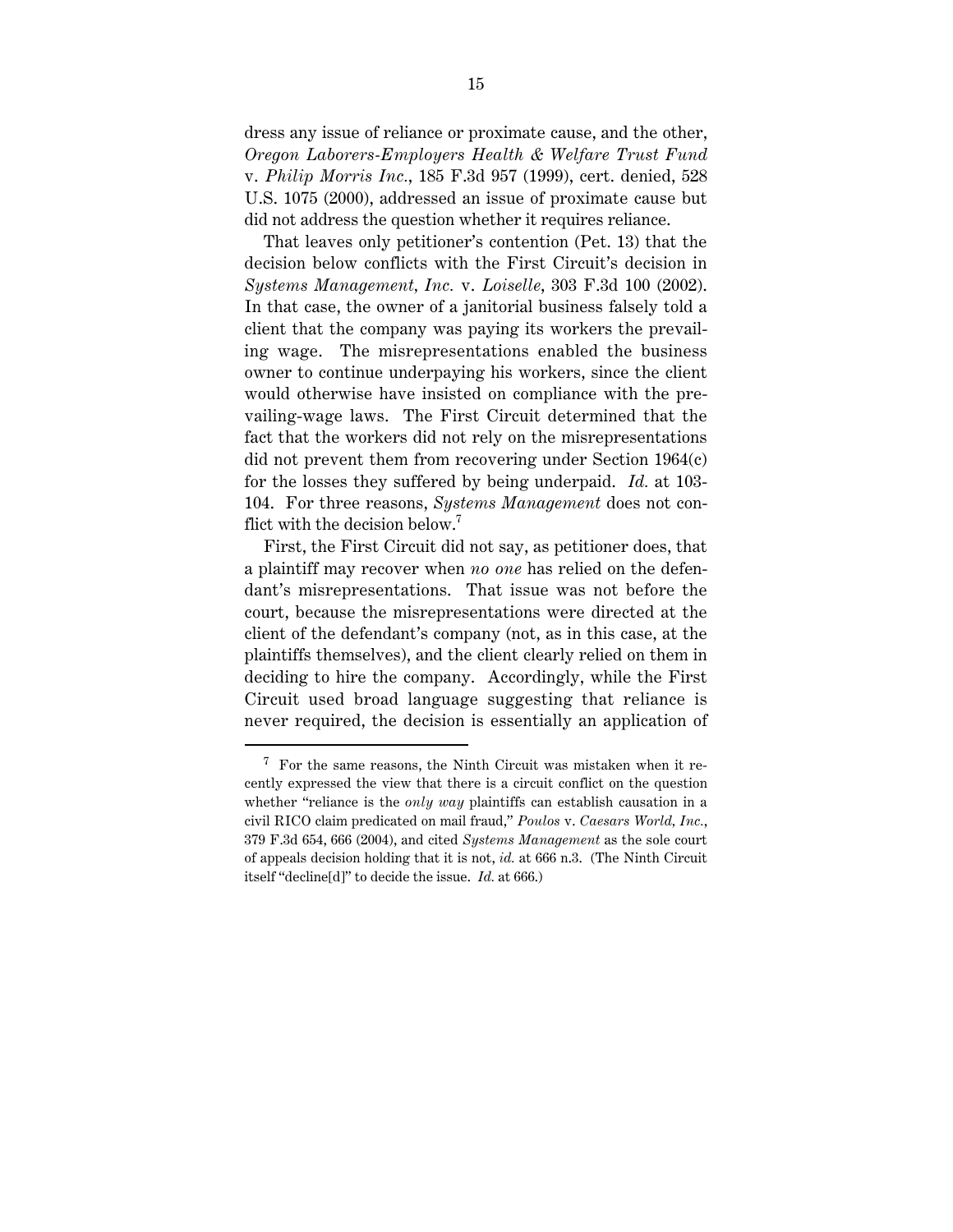the *Mid Atlantic Telecom* rule, in which the client, rather than the plaintiff workers, relied on the deceptive statements. That is to say, the decision permits recovery under Section 1964(c) when the plaintiff is "the target of a scheme to defraud accomplished by defrauding others." *Summit Props.*, 214 F.3d at 561.

Second, the court of appeals' broader statements indicating a refusal to "import[] a reliance requirement into RICO," *Systems Mgmt*., 303 F.3d at 104, seemed to follow from a mistaken view of the RICO statute's causation requirement. Although *Systems Management* was decided more than a decade after *Holmes*, the First Circuit did not cite this Court's decision, and merely "assume[d]" that "Congress intended to require not only 'but for' but also 'proximate cause.'" *Ibid.* The court then said that proximate cause is "largely a proxy for foreseeability," and concluded that proximate cause had been established in the case before it because "a reasonably predictable consequence of [the defendant's] mailings was, by deceiving [his client], to enable him to continue to underpay his workers." *Ibid.* But *Holmes* requires a "direct relation" between the plaintiff's injury and the defendant's conduct, 503 U.S. at 268, not mere foreseeability. Indeed, if foreseeability were the standard, the result in *Holmes* might well have been different, since Holmes could certainly foresee that the failure of the broker-dealers would trigger SIPC's duty to reimburse their customers. See note 4, *supra*. Because *System Management*'s discussion of reliance rested on an erroneous legal premise, subsequent panels of the First Circuit may not consider themselves bound by the discussion.

Third, after it rejected the claim that the plaintiff workers were required to show that they relied on the defendant employer's misrepresentations, the court of appeals held that the plaintiffs had not shown a "pattern of racketeering activity," and thus that the defendant did not violate the RICO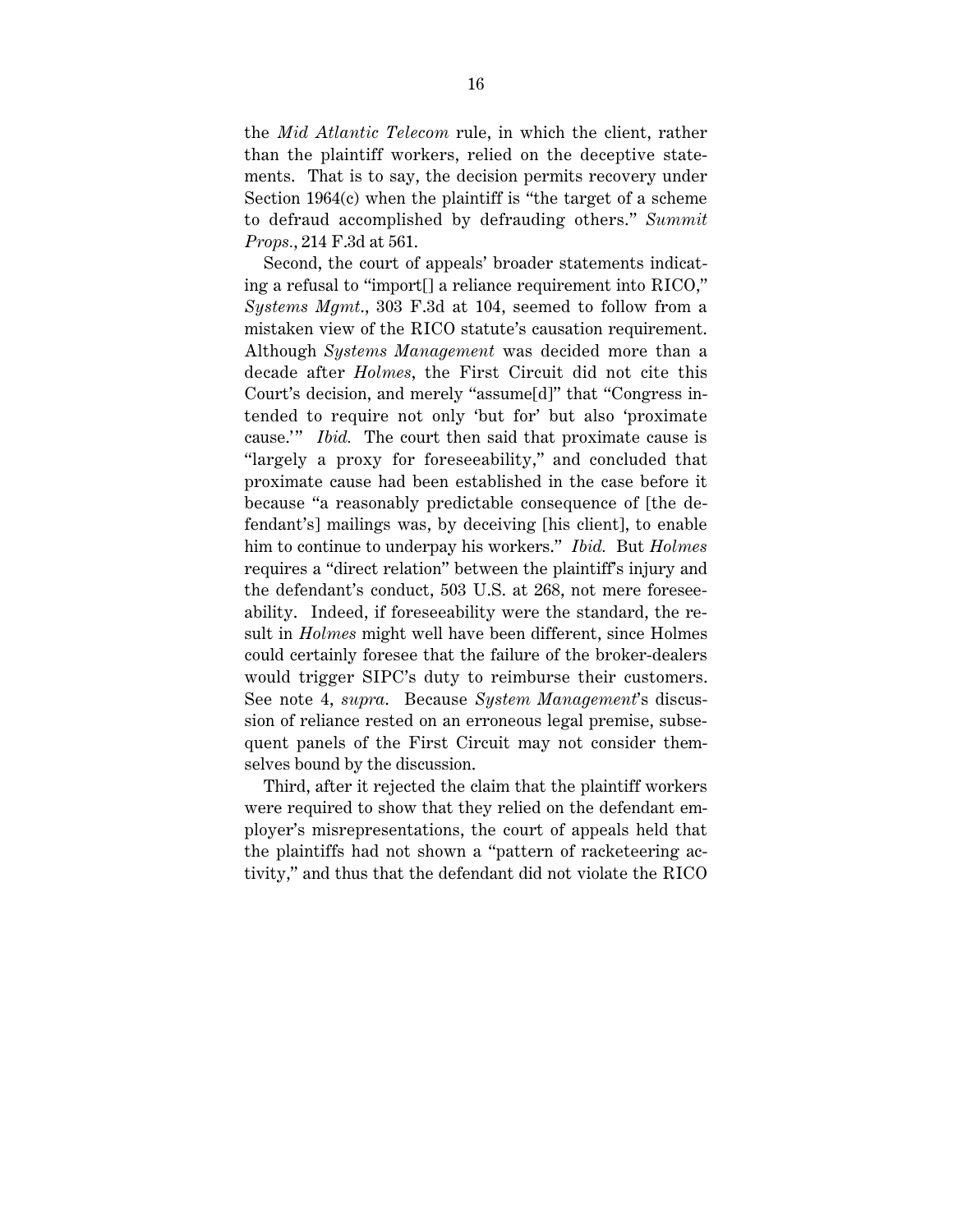statute. 303 F.3d at 104-106. The court's discussion of reliance was therefore unnecessary to its decision, and thus may be treated as not controlling the issue if the First Circuit directly confronts a civil RICO case based on fraud in which *no* victim relied on the deception.

b. Petitioner also suggests (Pet. 14, 19) that the decision below conflicts with the Second Circuit's 1990 decision in *Hecht* v. *Commerce Clearing House, Inc.*, 897 F.2d 21. This Court, however, does not grant certiorari to resolve intracircuit conflicts. See *Wisniewski* v. *United States*, 353 U.S. 901, 902 (1957) (per curiam). In any event, there is no intracircuit conflict, because *Hecht* did not address the question whether reliance is an element of proximate cause under Section 1964(c).

Petitioner is equally mistaken in his contention (Pet. 13-14 & n.1; Reply Br. 5-6) that there is a conflict on that question within the Fifth and Eighth Circuits. The Fifth Circuit's decision in *Summit Properties*, *supra*, which held that reliance is required, does not conflict with *Armco Industrial Credit Corp.* v. *SLT Warehouse Co.*, 782 F.2d 475 (5th Cir. 1986), or *Akin* v. *Q-L Investments, Inc.*, 959 F.2d 521 (5th Cir. 1992). As the court explained in *Summit Properties* itself, *Armco* was decided at a time when the Fifth Circuit did not require a plaintiff to show even proximate cause to recover under Section 1964(c), *Summit Props.*, 214 F.3d at 558-559, and although the law had changed by the time *Akin* was decided, proximate cause "was not at issue" in that case, *id.* at 559 n.14. Nor does the Eighth Circuit's decision in *Appletree Square I*, *supra*, which also held that reliance is required, conflict with *Atlas Pile Driving Co.* v. *DiCon Financial Co.*, 886 F.2d 986 (8th Cir. 1989), *Murr Plumbing, Inc.* v. *Scherer Bros. Financial Services Co.*, 48 F.3d 1066 (8th Cir. 1995), or *United Healthcare Corp.* v. *American Trade Insurance Co.*, 88 F.3d 563 (8th Cir. 1996). Neither *Atlas Pile Driving* nor *Murr Plumbing* addressed reliance, proximate cause, or the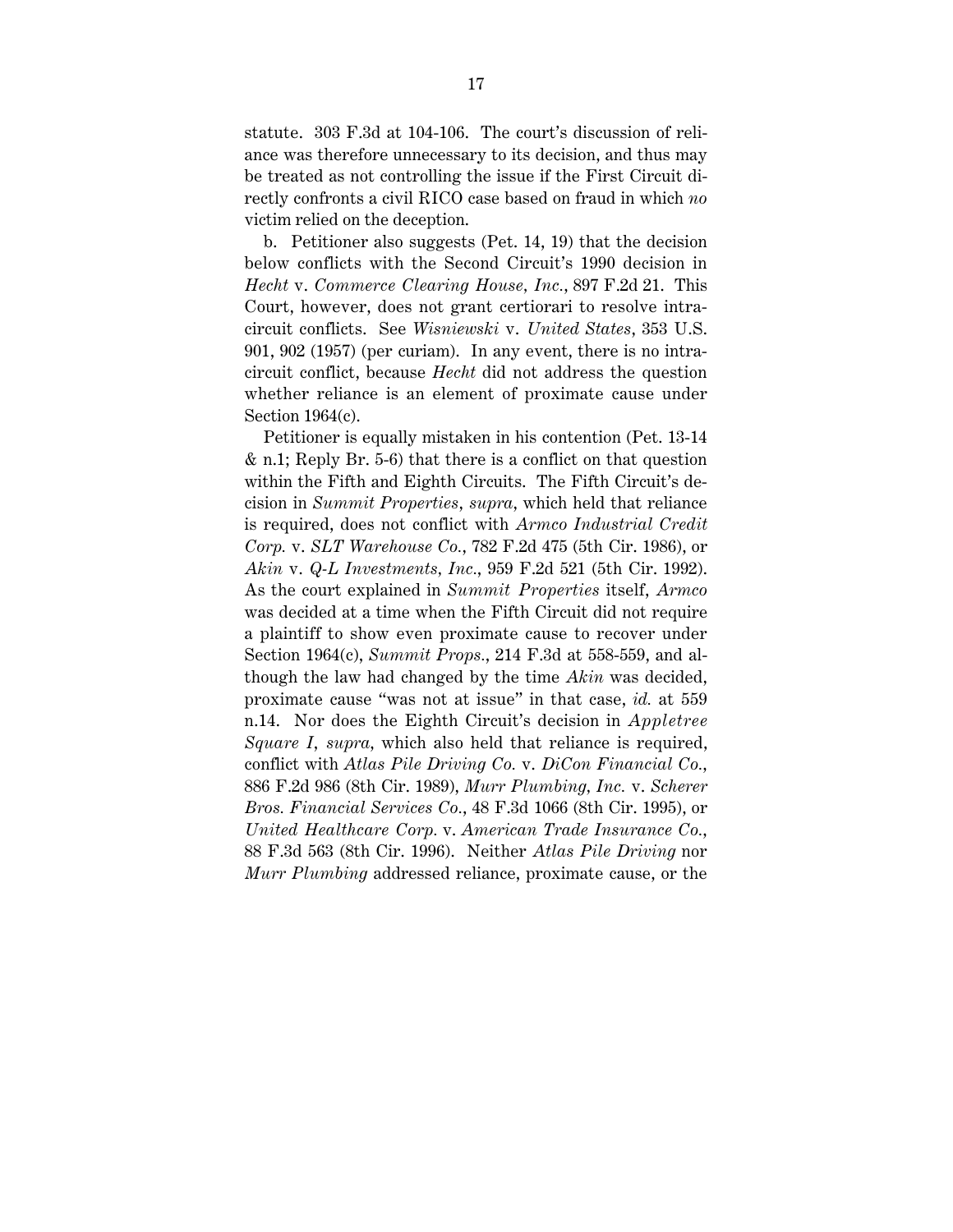meaning of "by reason of" in Section 1964(c), and *United Healthcare* merely held, correctly, that reliance is not an element of mail or wire fraud, 88 F.3d at 571 & n.5.

c. Petitioner also relies (Reply Br. 2-5) on a number of district court decisions. To the extent that any district court has "rejected the necessity of a reliance requirement," *id.* at 3, however, that is not a basis for certiorari. See Sup. Ct. R. 10. And to the extent that the district court decisions petitioner cites "acknowledged the existence of a circuit split," Reply Br. 3, the decisions are mistaken.

In *New Jersey Carpenters Health Fund* v. *Philip Morris, Inc.*, 17 F. Supp. 2d 324 (D.N.J. 1998), the district court said that "there is a split between various courts as to whether reliance is a necessary ingredient of proximate cause when a RICO violation is predicated on mail or wire fraud." *Id.* at 339 n.19. But the only court of appeals decision that the district court cited as holding that reliance is not required is the Fifth Circuit's decision in *Akin*, *supra*, and, as explained above, the Fifth Circuit has made clear that proximate cause was not at issue in *Akin*. The district court in *Sebago, Inc.* v. *Beazer East, Inc.*, 18 F. Supp. 2d 70 (D. Mass. 1998), also said that there is a circuit split, *id.* at 81-82, on "whether the proximate causation prerequisite requires actual, detrimental reliance in the context of RICO predicate acts of mail and wire fraud," *id.* at 81. But the only court of appeals' decisions that *Sebago* cited as holding that reliance is not required are the Third Circuit's decision in *Tabas*, *supra*, and the Fifth Circuit's decisions in *Akin*, *supra*; *Armco*, *supra*; and *Abell* v. *Potomac Insurance Co.*, 858 F.2d 1104 (1988), vacated *sub nom. Fryar* v. *Abell*, 492 U.S. 914 (1989). As explained above, the question whether reliance is an element of proximate cause was not at issue in *Tabas* or *Akin*, and both *Armco* and *Abell* were decided before a showing of proximate cause was deemed necessary under Section 1964(c), see *Summit Props.*, 214 F.3d at 559 & n.14.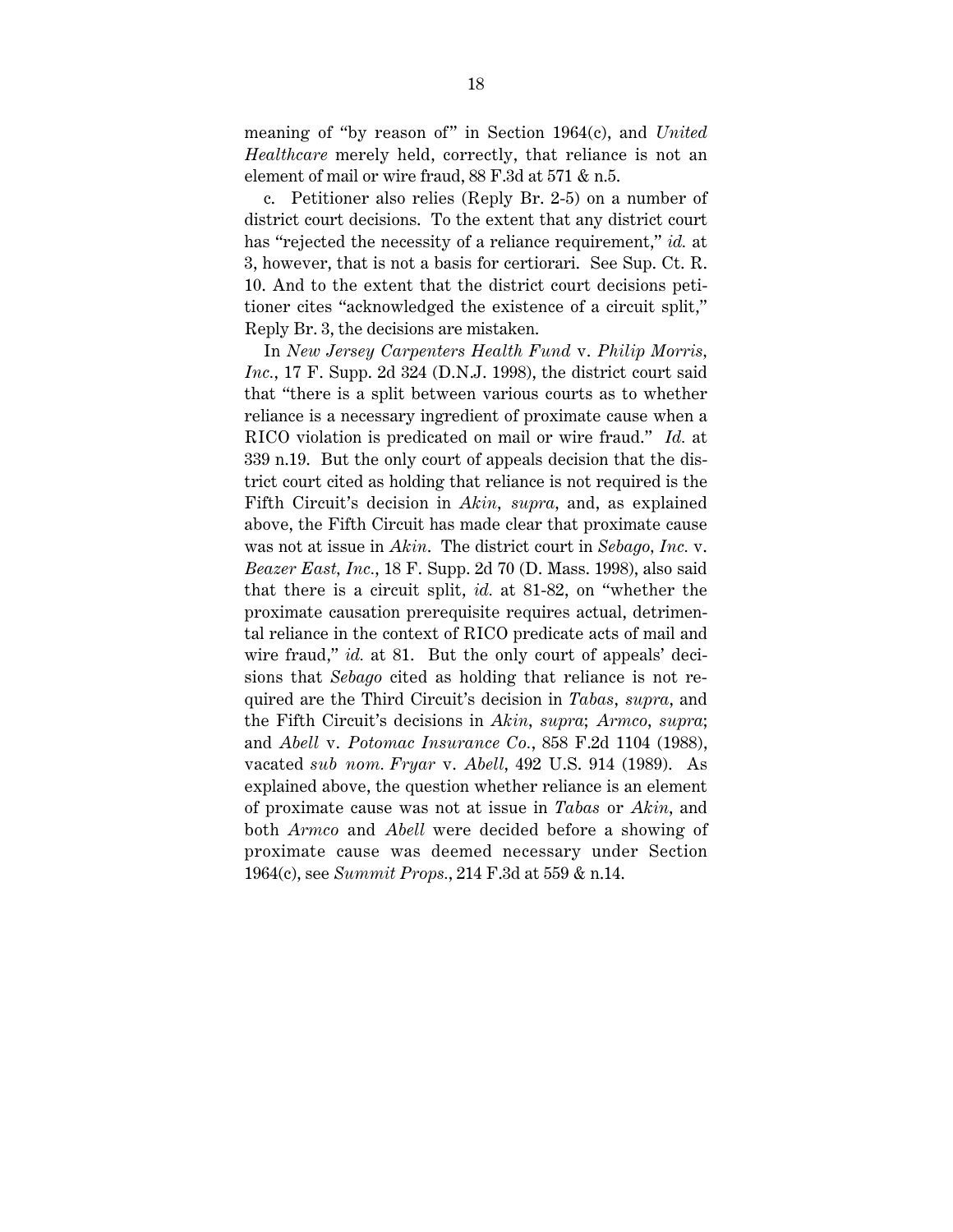#### **B. Certiorari Is Not Warranted On The Question Whether Civil RICO Plaintiffs Alleging Bank Fraud As Predicate Acts Must Establish "Reasonable Reliance" Under 18 U.S.C. 1964(c)**

Petitioner contends (Pet. 15-17; Reply Br. 6-7) that, even if reliance is an element of proximate cause when a civil RICO plaintiff alleges mail or wire fraud predicates, there should be no such requirement when the predicate is bank fraud. Petitioner claims that "this is an issue of first impression that requires resolution by the Supreme Court." Pet. 15. But the fact that, other than the courts below, "no federal court anywhere has addressed this issue" (Reply Br. 7) is a reason to deny certiorari, not a reason to grant it. See Sup. Ct. R. 10.

In any event, the court of appeals correctly rejected petitioner's contention. Petitioner argues that bank fraud differs from mail and wire fraud, because "the bank fraud statute was designed to protect the integrity of the federally insured banking system." Pet. 15 (quoting Pet. App. 11). As the court of appeals explained, however, "the fact that the *criminal* bank fraud statute serves to protect the federal banking system does not affect the *Holmes* 'proximate cause' requirement," because "a *civil RICO* action predicated on bank fraud is intended to compensate the plaintiff-victim for its losses." Pet. App. 11-12. The difference between criminal bank fraud and civil RICO is reflected in 18 U.S.C. 1964(c), which requires "plaintiffs who bring civil actions  $* * * t$ establish that the defendants' actions were the proximate cause of plaintiffs' injuries." Pet. App. 11-12.